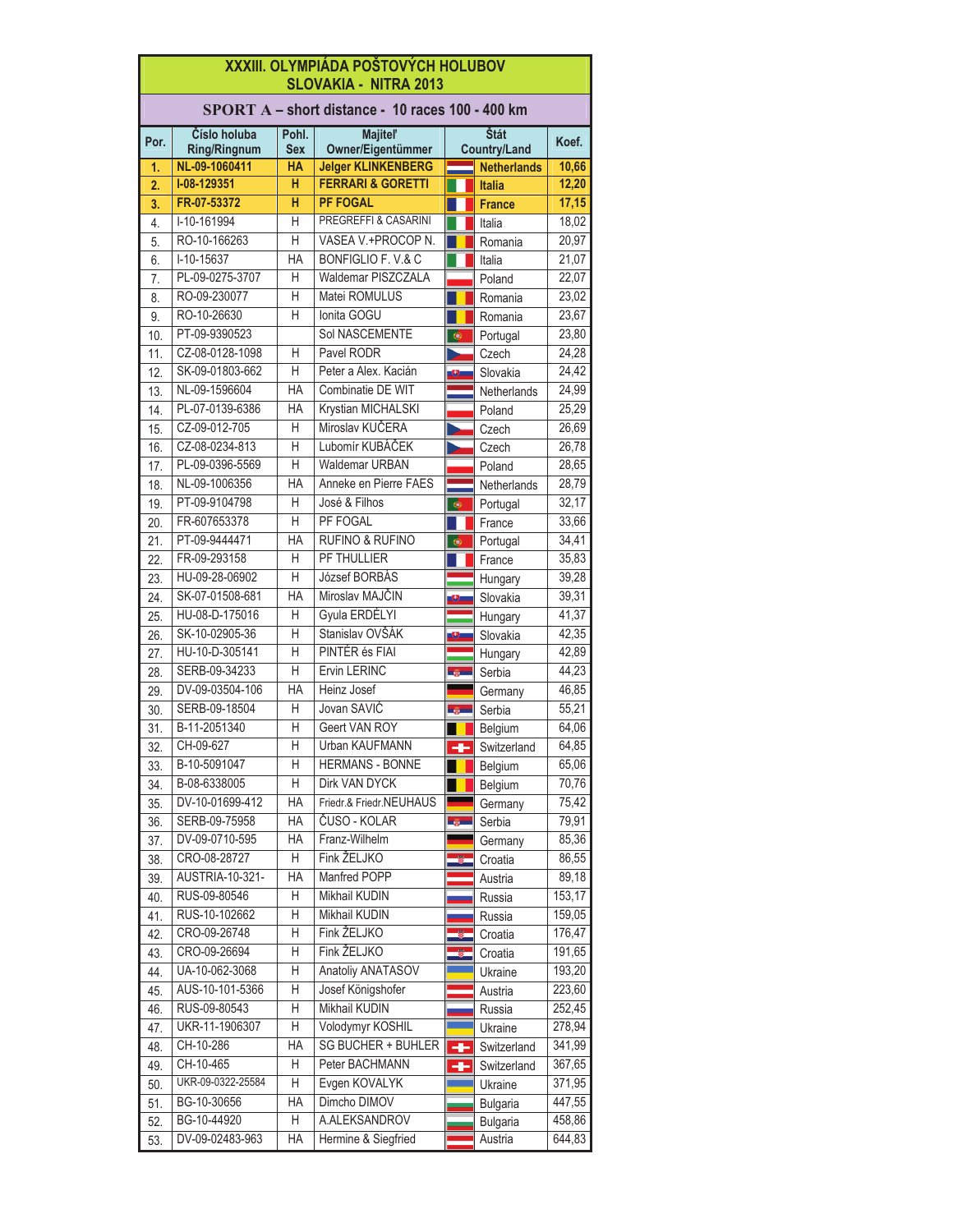|            | XXXIII. OLYMPIÁDA POŠTOVÝCH HOLUBOV<br><b>SLOVAKIA - NITRA 2013</b> |                     |                                      |                      |                             |                     |  |
|------------|---------------------------------------------------------------------|---------------------|--------------------------------------|----------------------|-----------------------------|---------------------|--|
|            | SPORT B - middle distance - 8 races 300 - 600 km                    |                     |                                      |                      |                             |                     |  |
| Por.       | Číslo holuba<br><b>Ring/Ringnum</b>                                 | Pohl.<br><b>Sex</b> | <b>Majitel'</b><br>Owner/Eigentümmer |                      | Štát<br><b>Country/Land</b> | Koef.               |  |
| 1.         | PL-09-0282-19604                                                    | <b>HA</b>           | <b>Tadeusz ZOBEL</b>                 |                      | <b>Poland</b>               | 5,49                |  |
| 2.         | CZ-09-0234-4108                                                     | н                   | Lubomír KUBÁČEK                      |                      | <b>Czech</b>                | 6,26                |  |
| 3.         | PL-10-0240-7026                                                     | H                   | A.i W.LIPKIEWICZ                     |                      | <b>Poland</b>               | 8,87                |  |
| 4.         | DV-10-01274-272                                                     | Η                   | Wolfgang ROEPER                      |                      | Germany                     | 9,36                |  |
| 5.         | PL-08-0417-408                                                      | НA                  | Dominik PALARSKI                     |                      | Poland                      | 15,51               |  |
| 6.         | CZ-09-0182-27                                                       | Н                   | Zdenek GONČAR                        |                      | Czech                       | 16,10               |  |
| 7.         | FR-07-149442                                                        | H                   | Didier LEFEVRE                       |                      | France                      | 16,22               |  |
| 8.         | RO-07-778938                                                        | H                   | Nini ENACHESCU                       |                      | Romania                     | 17,76               |  |
| 9.         | DV-10-01769-1146                                                    | $\overline{H}$      | Andreas u. Walter DRAPA              |                      | Germany                     | 18,23               |  |
| 10.        | CZ-09-0249-601                                                      | H                   | Jaroslav KADLČEK                     |                      | Czech                       | 18,87               |  |
| 11.        | DV-10-01274-303                                                     | H                   | <b>Wolfgang ROEPER</b>               |                      | Germany                     | 19,71               |  |
| 12.        | NL-08-1100200                                                       | ΗA                  | H.en E.J.EIJERKAMP                   |                      | Netherlands                 | 19,99               |  |
| 13.        | RO-10-676063                                                        | H                   | Florin & Virgil NEDELEA              |                      | Romania                     | 20,15               |  |
| 14.        | RO-10-166078                                                        | H                   | VASEA V. & PROCOP N.                 |                      | Romania                     | 20,76               |  |
| 15.        | B-10-6251541                                                        | H                   | Marcel WOUTERS                       |                      | Belgium                     | 21,11               |  |
| 16.        | SK-06-0902-325                                                      | A                   | Vojtech LEBO                         | 9.                   | Slovakia                    | 21,30               |  |
| 17.        | B-10-2169163                                                        | <b>HA</b>           | Daniel PARIJS                        |                      | Belgium                     | 23,88               |  |
| 18.        | SK-09-01009-871                                                     | Н                   | Jozef ČULÁK                          | Đ.                   | Slovakia                    | 27,09               |  |
| 19.        | RUS-09-80640                                                        | Η                   | Mikhail KUDIN                        |                      | Russia                      | 29,63               |  |
| 20.        | HU-09-28-6602                                                       | H                   | József OLÁH                          |                      | Hungary                     | 31,15               |  |
| 21.        | B-09-2020506                                                        | $\overline{H}$      | Davy TOURNELLE                       |                      | Belgium                     | 32,32               |  |
| 22.        | SK-09-0509-957                                                      | HA                  | Peter CVAŠKO                         |                      | Slovakia                    | 32,97               |  |
| 23.        | NL-10-1426241                                                       | HA                  | A.DEN HARTOG                         |                      | Netherlands                 | 33,70               |  |
| 24.        | SERB-10-118206                                                      | Η                   | Jovan SAVIC                          | <b>Light</b>         | Serbia                      | 34,82               |  |
| 25.        | UKR-08-0622-11807                                                   | H                   | Ivan VOZNYI<br>H.en E.J.EIJERKAMP    |                      | Ukraine                     | 36,21               |  |
| 26.        | NL-08-1100068<br>SERB-10-179009                                     | НA<br>Η             | Miodrag BLAGOJEVIĆ                   |                      | Netherlands                 | 40,14<br>41,10      |  |
| 27.        | SERB-09-58521                                                       | H                   | Aleksandar BELIĆ                     | <b>TAXE</b><br>mine. | Serbia                      | 43,62               |  |
| 28.<br>29. | HU-09-50-19008                                                      | $\overline{H}$      | ERDOS - MÓRÉ                         |                      | Serbia<br>Hungary           | 44,55               |  |
| 30.        | PT-09-9571214                                                       |                     | Tiago André CARVALHO                 | $\bullet$            | Portugal                    | 49,40               |  |
| 31.        | CH-10-1606                                                          | <b>HA</b>           | <b>SG BUCHER ERMENSEE</b>            | ÷                    | Switzerland                 | 51,87               |  |
| 32.        | HU-10-D-253614                                                      | Н                   | György DORNER                        |                      | Hungary                     | 53,52               |  |
| 33.        | I-10-25288                                                          | Η                   | STELLA ROSSA - TRENTI                |                      | Italia                      | 57,10               |  |
| 34.        | I-09-105649                                                         | H                   | FERRARI & GORETTI A.                 |                      | Italia                      | 59,03               |  |
| 35.        | PT-09-9504695                                                       |                     | MANECAS & FIGUEIREDO <b> </b>        |                      | Portugal                    | 59,97               |  |
| 36.        | RUS-10-11785                                                        | HA                  | Alexander SKUGAREVSKY                |                      | Russia                      | 61,91               |  |
| 37.        | BG-10-44244                                                         | HA                  | Petar & Kiril RAPONSKI               |                      | <b>Bulgaria</b>             | 65,61               |  |
| 38.        | PT-08-8366459                                                       |                     | José Tomás AMEIXA                    | $\bullet$            | Portugal                    | 66,56               |  |
| 39.        | I-10-25092                                                          | Η                   | PALTRINIERI CRISTIANO                |                      | Austria                     | 73,89               |  |
| 40.        | RUS-09-106327                                                       | HA                  | Andryi GRYTSIV                       |                      | Ukraine                     | 97,04               |  |
| 41.        | RUS-10-40022                                                        | НA                  | Alexander SKUGAREVSKY                |                      | Russia                      | 97,33               |  |
| 42.        | PL-09-0280-19213                                                    | Η                   | Myhaylo TURYAB                       |                      | Ukraine                     | 125,1               |  |
| 43.        | AUS-09-323-1022                                                     | Η                   | Karl FRANK                           |                      | Austria                     | 132,9               |  |
| 44.        | BG-10-44324                                                         | Η                   | Petar & Kiril RAPONSKI               |                      | <b>Bulgaria</b>             | 133,7               |  |
| 45.        | CRO-08-30653                                                        | Η                   | Ivan STRMOTA                         |                      | Croatia                     | 135,6               |  |
| 46.        | CH-09-17612                                                         | Η                   | Urban KAUFMANN                       |                      | Switzerland                 | $\overline{141}$ ,3 |  |
| 47.        | CRO-09-33152                                                        | Н                   | A i M TRUPKOVIČ                      |                      | Croatia                     | 144,0               |  |
| 48.        | CRO-08-43947                                                        | Η                   | A i M TRUPKOVIČ                      |                      | Croatia                     | 163,6               |  |
| 49.        | CH-09-17618                                                         | Η                   | Urban KAUFMANN                       |                      | Switzerland                 | 203,4               |  |
| 50.        | BG-10-44356                                                         | HA                  | Petar & Kiril RAPONSKI               |                      | <b>Bulgaria</b>             | 250,7               |  |
| 51.        | AUS-10-321-157                                                      | H                   | Egon LAUTER                          |                      | Austria                     | 269,7               |  |
| 52.        | AUS-09-101-4313                                                     | Η                   | Josef KONIGSHOFER                    |                      | Austria                     | 277,5               |  |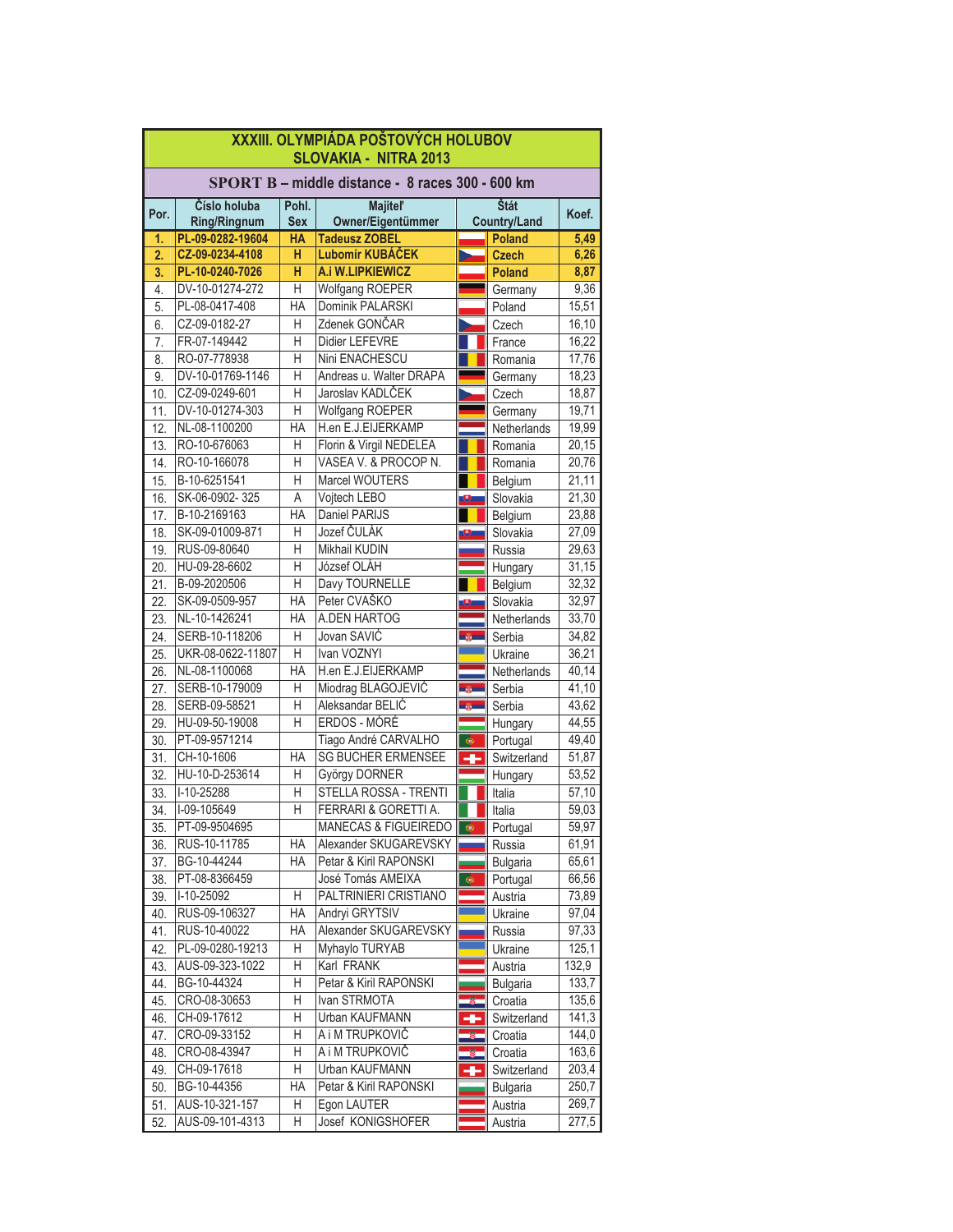|      | XXXIII. OLYMPIÁDA POŠTOVÝCH HOLUBOV<br><b>SLOVAKIA - NITRA 2013</b>              |                         |                                                  |   |                 |       |  |
|------|----------------------------------------------------------------------------------|-------------------------|--------------------------------------------------|---|-----------------|-------|--|
|      | SPORT C - long distance - 6 races over 500 km                                    |                         |                                                  |   |                 |       |  |
| Por. | Číslo holuba<br><b>Majitel'</b><br>Štát<br>Pohl.<br>Koef.<br><b>Country/Land</b> |                         |                                                  |   |                 |       |  |
| 1.   | <b>Ring/Ringnum</b><br>DV-09-04287-775                                           | <b>Sex</b><br><b>HA</b> | Owner/Eigentümmer<br><b>KOSTORZ - ZOLKIEWICZ</b> |   | <b>Poland</b>   | 3,64  |  |
| 2.   | DV-07-03904-104                                                                  | н                       | Iwona i Kryzsztof KRUPA                          |   | <b>Poland</b>   | 16,84 |  |
| 3.   | PL-09-0275-3731                                                                  | <b>HA</b>               | <b>Waldemar PISZCZALA</b>                        |   | <b>Poland</b>   | 16,91 |  |
| 4.   | B-10-5120034                                                                     | Н                       | VAN HERTEM - SCHUURMANS                          |   | Belgium         | 25,03 |  |
| 5.   | RO-09-650735                                                                     | Н                       | Florin SPOIALA                                   |   | Romania         | 25,37 |  |
| 6.   | PT-09-9099351                                                                    |                         | Miguel G.Helena BRUNO                            | ۰ | Portugal        | 28,33 |  |
| 7.   | SK-08-03301-1169                                                                 | HA                      | Jozef ROVNIANEK                                  |   | Slovakia        | 30,21 |  |
| 8.   | SK-09-01303-557                                                                  | HA                      | Miroslav LUHOVÝ                                  |   | Slovakia        | 33,80 |  |
| 9.   | PT-09-9390667                                                                    |                         | Sol NASCENTE                                     | ¢ | Portugal        | 34,48 |  |
| 10.  | CZ-09-0178-5397                                                                  | Н                       | Zdeněk JOCHMAN                                   |   | Czech           | 34,50 |  |
| 11.  | RO-10-168272                                                                     | H                       | Ion PREDOI                                       |   | Romania         | 35,61 |  |
| 12.  | B-10-5120168                                                                     | HA                      | VAN HERTEM - SCHUURMANS                          |   | Belgium         | 37,00 |  |
| 13.  | UKR-07-1-11-07494                                                                | HA                      | Vasyl KUNKA                                      |   | Ukraine         | 39,60 |  |
| 14.  | NL-10-1144563                                                                    | HA                      | Henri VAN DEN BERG                               |   | Netherland      | 40,24 |  |
| 15.  | SK-09-01303-335                                                                  | HA                      | Peter CVAŠKO                                     |   | Slovakia        | 40,88 |  |
| 16.  | RO-09-352267                                                                     | Η                       | Attila SANDOR                                    |   | Romania         | 41,96 |  |
| 17.  | NL-08-5808626                                                                    | <b>HA</b>               | Gebr.FANGERS                                     |   | Netherland      | 43,12 |  |
| 18.  | NL-10-5011833                                                                    | Η                       | C. & G. KOOPMAN                                  |   | Netherland      | 43,57 |  |
| 19.  | B-09-2053419                                                                     | HA                      | <b>Jef VANWINKEL</b>                             |   | Belgium         | 44,96 |  |
| 20.  | PT-09-9397339                                                                    | HA                      | Alexandre & F.GALEGO                             | ¢ | Portugal        | 46,72 |  |
| 21.  | HU-07-50-37554                                                                   | Η                       | István ZSÍROS                                    |   | Hungary         | 49,52 |  |
| 22.  | CZ-09-0137-964                                                                   | Η                       | Jiří ŠAFRANKO                                    |   | Czech           | 53,86 |  |
| 23.  | CZ-05-0197-204                                                                   | Α                       | Pavel KOLAŘÍK                                    |   | Czech           | 57,36 |  |
| 24.  | SERB-08-960935                                                                   | HA                      | ASTALOŠ - KOČO                                   |   | Serbia          | 67,43 |  |
| 25.  | SERB-09-961010                                                                   | HA                      | Janoš ČIHI                                       |   | Serbia          | 72,90 |  |
| 26.  | HU-09-D-217788                                                                   | Η                       | Károly HORVÁTH                                   |   | Hungary         | 78,94 |  |
| 27.  | HU-10-D-310059                                                                   | HA                      | <b>PINTÉR &amp; FIAI</b>                         |   | Hungary         | 88,02 |  |
| 28.  | UA-08-59508                                                                      | Η                       | Dmytro BODNARASH                                 |   | Ukraine         | 91,69 |  |
| 29.  | I-08-142251                                                                      | HA                      | Valter VANARA                                    |   | Italia          | 119,6 |  |
| 30.  | DV-08-01232-1309                                                                 | Η                       | <b>Familie SEIDEL</b>                            |   | Germany         | 132,8 |  |
| 31.  | CRO-08-30677                                                                     | HA                      | Ivan STRMOTA                                     |   | Croatia         | 136,2 |  |
| 32.  | SERB-10-101008                                                                   | HA                      | Duro VITAS                                       |   | Serbia          | 140,7 |  |
| 33.  | DV-10-0516-521                                                                   | Α                       | Rainer PUTMANN                                   |   | Germany         | 142,0 |  |
| 34.  | RUS-09-33022                                                                     | HA                      | Vladimir SAMODELOV                               |   | Russia          | 142,5 |  |
| 35.  | FR-06-376620                                                                     | Η                       | Roger GAILLARD                                   |   | France          | 172,9 |  |
| 36.  | DV-08-01232-1310                                                                 | HA                      | Familie SEIDEL                                   |   | Germany         | 175,5 |  |
| 37.  | I-07-165330                                                                      | Η                       | Giambattista MORETTI                             |   | Italia          | 199,2 |  |
| 38.  | UKR-08-0622-11814                                                                | Η                       | Ivan VOZNYI                                      |   | Ukraine         | 204,0 |  |
| 39.  | FR-09-41750                                                                      | Η                       | Claude CAUET                                     |   | France          | 204,7 |  |
| 40.  | I-08-139763                                                                      | Η                       | Caruso Carmelo LICATA                            |   | Italia          | 214,4 |  |
| 41.  | BG-10-15811                                                                      | Η                       | Panajot & Georgi SAVOVI                          |   | <b>Bulgaria</b> | 221,2 |  |
| 42.  | RUS-07-842                                                                       | HA                      | Sergei STEGANTSEV                                |   | Russia          | 223,7 |  |
| 43.  | RUS-08-21711                                                                     | HA                      | <b>Mikhail KUDIN</b>                             |   | Russia          | 239,9 |  |
| 44.  | BG-09-17183                                                                      | Η                       | Niki ILIEV                                       |   | <b>Bulgaria</b> | 244,9 |  |
| 45.  | CRO-09-04947                                                                     | Η                       | STIASNY-PROSENICA                                |   | Croatia         | 249,3 |  |
| 46.  | BG-10-16598                                                                      | Η                       | Ivelin & Jechko                                  |   | <b>Bulgaria</b> | 374,4 |  |
| 47.  | CRO-08-43947                                                                     | HA                      | Vinko LAUŠ                                       |   | Croatia         | 525,1 |  |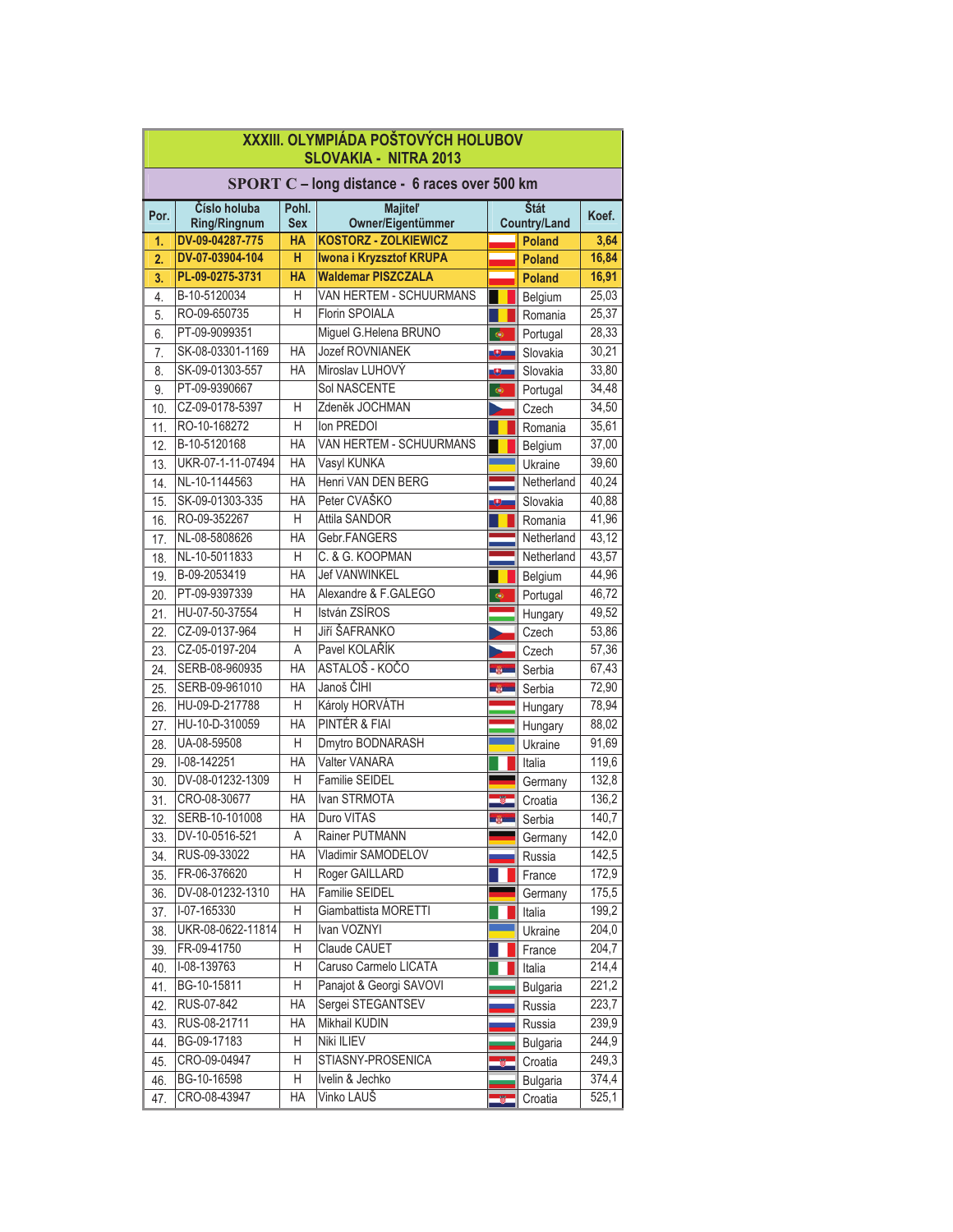|      | XXXIII. OLYMPIÁDA POŠTOVÝCH HOLUBOV<br><b>SLOVAKIA - NITRA 2013</b> |                     |                                      |                          |                             |       |  |
|------|---------------------------------------------------------------------|---------------------|--------------------------------------|--------------------------|-----------------------------|-------|--|
|      | SPORT D - general kategory - 11 races kat. A, B, C                  |                     |                                      |                          |                             |       |  |
| Por. | Číslo holuba<br><b>Ring/Ringnum</b>                                 | Pohl.<br><b>Sex</b> | <b>Majitel'</b><br>Owner/Eigentümmer |                          | Štát<br><b>Country/Land</b> | Koef. |  |
| 1.   | PL-09-0145-4403                                                     | н                   | <b>Grzegorz LAZAR</b>                |                          | <b>Poland</b>               | 10,82 |  |
| 2.   | PL-09-0397-16071                                                    | н                   | K. i K. KUBICKI                      |                          | <b>Poland</b>               | 13,92 |  |
| 3.   | PT-09-9342149                                                       | HA                  | <b>Azul POMBAL</b>                   | $\bullet$                | Portugal                    | 14,11 |  |
| 4.   | NL-10-4171293                                                       | Η                   | <b>G.VAN DE LINDEN</b>               |                          | Netherlands                 | 16,81 |  |
| 5.   | PL-08-0281-4023                                                     | H                   | Marek TELESIEWICZ                    |                          | Poland                      | 18,42 |  |
| 6.   | CZ-09-0234-4197                                                     | Η                   | Lubomir KUBÁČEK                      |                          | Czech                       | 26,15 |  |
| 7.   | CZ-07-0253-150                                                      | H                   | Bří. UHERKOVI                        |                          | Czech                       | 26,81 |  |
| 8.   | B-10-6146241                                                        | $\overline{H}$      | Wolfgang ROEPER                      |                          | Germany                     | 29,51 |  |
| 9.   | NL-10-1920793                                                       | <b>HA</b>           | J.VAN DE PASCH en DHT                |                          | Netherlands                 | 35,45 |  |
| 10.  | DV-09-08456-140                                                     | ΗA                  | <b>Klaus VOLTZKE</b>                 |                          | Germany                     | 36,55 |  |
| 11.  | I-09-53577                                                          | H                   | FERRARI & GORETTI A.                 |                          | Italia                      | 37,60 |  |
| 12.  | CZ-10-0262-760                                                      | H                   | Josef BRULÍK                         |                          | Czech                       | 40,36 |  |
| 13.  | HU-09-19-88096                                                      | H                   | MAROSAN-HANUSZKA                     |                          | Hungary                     | 41,27 |  |
| 14.  | PT-09-9430150                                                       |                     | Gaspar Jorge HENRIQUE                | $\bullet$                | Portugal                    | 44,09 |  |
| 15.  | NL-10-1034286                                                       | ΗA                  | Combinatie DE WITT                   |                          | Netherlands                 | 45,22 |  |
| 16.  | SK-10-0203-656                                                      | НA                  | Peter+Lukáš CHYTIL                   |                          | Slovakia                    | 46,48 |  |
| 17.  | HU-08-13-2274                                                       | Η                   | Attila VINICZAI                      |                          | Hungary                     | 47,97 |  |
| 18.  | HU-10-D-252009                                                      | H                   | József KOLLÁR                        |                          | Hungary                     | 49,02 |  |
| 19.  | DV-10-07572-906                                                     | <b>HA</b>           | Walter VOELMER                       |                          | Germany                     | 51,44 |  |
| 20.  | B-10-6143162                                                        | ΗA                  | L-B-J GEERINCKX                      |                          | Belgium                     | 53,47 |  |
| 21.  | SK-10-01009-430                                                     | <b>HA</b>           | Imrich ŠUBA                          | $\overline{\phantom{a}}$ | Slovakia                    | 54,10 |  |
| 22.  | SK-08-0603-230                                                      | Η                   | Pavol BACHÁR                         | Θ                        | Slovakia                    | 57,35 |  |
| 23.  | B-09-6130017                                                        | Н                   | R. & P. VERVLOESEM                   |                          | Belgium                     | 57,77 |  |
| 24.  | B-10-2007030                                                        | H                   | DERWA - LUXEM                        |                          | Belgium                     | 58,89 |  |
| 25.  | RO-10-646452                                                        | <b>HA</b>           | Marius CRISAN                        |                          | Romania                     | 61,93 |  |
| 26.  | RO-10-392183                                                        | ΗA                  | <b>FAMILIA TOTH</b>                  |                          | Romania                     | 66,16 |  |
| 27.  | PT-09-9292631                                                       | Н                   | José Carlos MIGUÉNES                 | ¢                        | Portugal                    | 68,62 |  |
| 28.  | RO-09-237441                                                        | <b>HA</b>           | Claudiu NAGY                         |                          | Romania                     | 81,67 |  |
| 29.  | I-10-62178                                                          | H                   | FAM.TITO                             |                          | Italia                      | 86,43 |  |
| 30.  | I-08-100042                                                         | <b>HA</b>           | Giambattista MORETTI                 |                          | Italia                      | 115,0 |  |
| 31.  | SERB-08-960911                                                      | ΗA                  | ASTALOŠ - KOČO                       | <b>CONTENT</b>           | Serbia                      | 134,6 |  |
| 32.  | CRO-09-06880                                                        | ΗA                  | Krešimir PROSINEČKI                  |                          | Croatia                     | 151,0 |  |
| 33.  | SERB-09-10725                                                       | ΗA                  | Zvonko + Saša                        | <b>THE</b>               | Serbia                      | 156,3 |  |
| 34.  | SERB-09-18536                                                       | Н                   | Jovan SAVIC                          | <b>DESCRIPTION</b>       | Serbia                      | 173,1 |  |
| 35.  | RUS-07-7713                                                         | ΗA                  | Vladimir SAMODELOV                   |                          | Russia                      | 181,3 |  |
| 36.  | UKR-09-0322-25582                                                   | Н                   | Evgen KOVALYK                        |                          | Ukraine                     | 189,3 |  |
| 37.  | RUS-10-37                                                           | H                   | Vladimir SAMODELOV                   |                          | Russia                      | 192,8 |  |
| 38.  | CRO-09-4839                                                         | HA                  | <b>SPARTAN TEAM</b>                  |                          | Croatia                     | 193,9 |  |
| 39.  | UKR-10-1901336                                                      | HA                  | Volodymyr KOSHIL                     |                          | Ukraine                     | 219,8 |  |
| 40.  | AUS-09-323-398                                                      | Η                   | Karl FRANK                           |                          | Austria                     | 228,4 |  |
| 41.  | CRO-09-532                                                          | HA                  | Ivan KURTOVIČ                        |                          | Croatia                     | 244,1 |  |
| 42.  | RUS-10-10319                                                        | H                   | Vladimir SAMODELOV                   |                          | Russia                      | 261,2 |  |
| 43.  | AUS-09-321-542                                                      | HA                  | Egon LAUTER                          |                          | Austria                     | 271,9 |  |
| 44.  | FR-11-237561                                                        | Η                   | PF MARGRIS                           |                          | France                      | 290,9 |  |
| 45.  | RO-07-489674                                                        | Η                   | Mircha BELOUS                        |                          | Ukraine                     | 292,0 |  |
| 46.  | AUS-10-323-414                                                      | Η                   | Karl FRANK                           |                          | Austria                     | 304,1 |  |
| 47.  | FR-09-273727                                                        | Н                   | Stéphan BETHENCOURT                  |                          | France                      | 678,1 |  |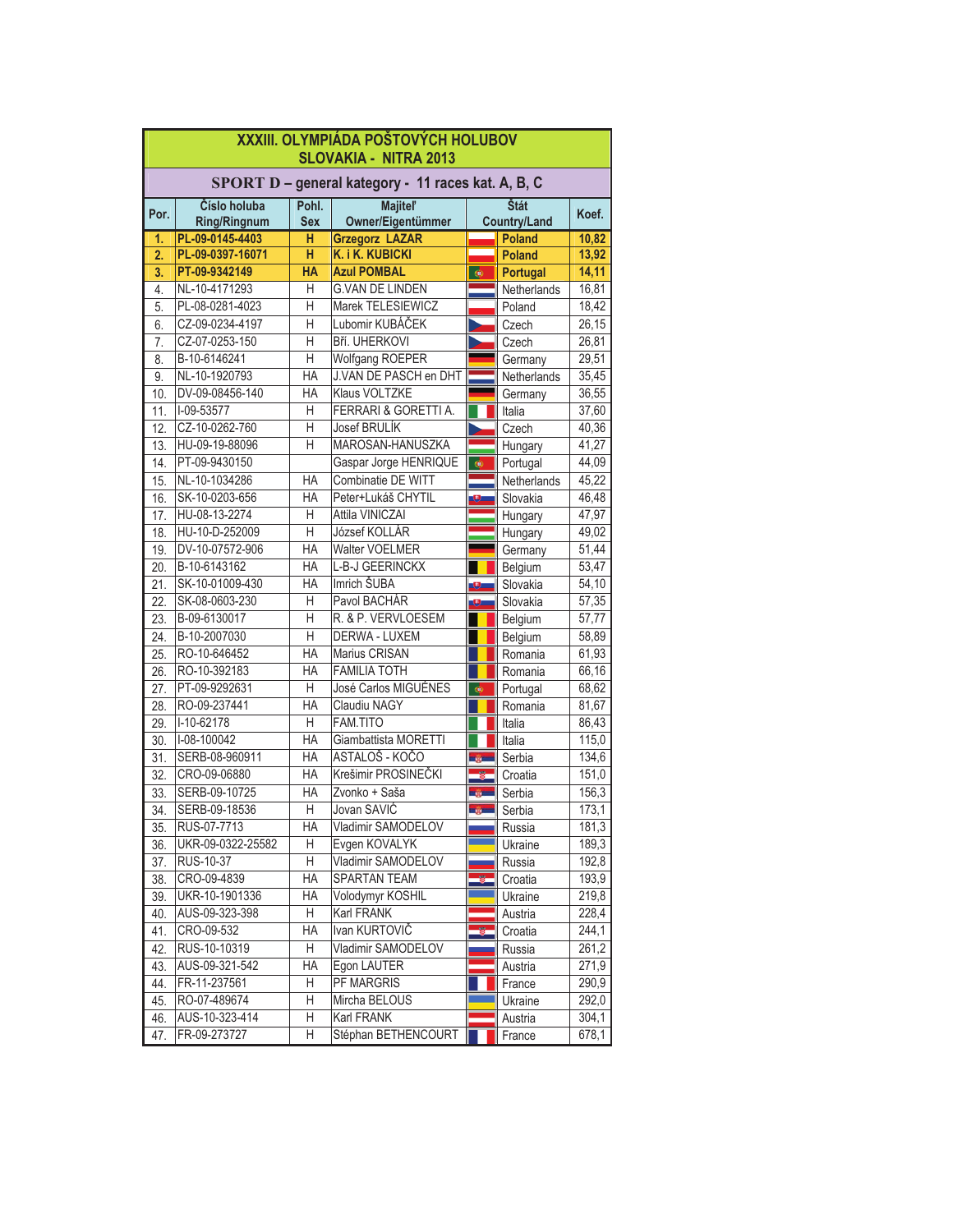|                  | XXXIII. OLYMPIÁDA POŠTOVÝCH HOLUBOV<br><b>SLOVAKIA - NITRA 2013</b> |                     |                                                     |                                      |                    |       |
|------------------|---------------------------------------------------------------------|---------------------|-----------------------------------------------------|--------------------------------------|--------------------|-------|
|                  |                                                                     |                     | SPORT E - extra long distance - 4 races over 700 km |                                      |                    |       |
| Por.             | Číslo holuba<br><b>Ring/Ringnum</b>                                 | Pohl.<br><b>Sex</b> | <b>Majitel'</b><br>Owner/Eigentümmer                | Štát<br>Koef.<br><b>Country/Land</b> |                    |       |
| 1.               | NL-08-2075874                                                       | <b>HA</b>           | <b>Arjan BEENS</b>                                  |                                      | <b>Netherlands</b> | 9,25  |
| $\overline{2}$ . | SK-09-M-55-4313                                                     | н                   | Štefan ŠUTÝ                                         |                                      | <b>Slovakia</b>    | 9,38  |
| 3.               | SK-08-01301-824                                                     | H                   | <b>Marián URIČA</b>                                 | 9.                                   | <b>Slovakia</b>    | 14,08 |
| $\overline{4}$ . | PL-07-027-6008                                                      | Η                   | Krzysztof KAWALER                                   |                                      | Poland             | 16,54 |
| 5.               | B-08-6010550                                                        | H                   | F. KWEKKEBOOM                                       |                                      | Netherlands        | 19,36 |
| 6.               | PL-08-0314-5                                                        | H                   | Kazimerz GURGUL                                     |                                      | Poland             | 20,49 |
| $\overline{7}$ . | RO-09-0491843                                                       | H                   | Dinu MOISE                                          |                                      | Romania            | 23,48 |
| $\overline{8}$ . | SK-05-0401-159                                                      | <b>HA</b>           | Jozef URBÁNIK                                       | υ.                                   | Slovakia           | 25,88 |
| 9.               | PL-08-076-3525                                                      | $H$ A               | Zdzislaw LADEMANN                                   |                                      | Poland             | 26,96 |
| 10.              | NL-08-2056022                                                       | Η                   | E. WIERSMA en Zn.                                   |                                      | Netherlands        | 28,73 |
| 11.              | HU-07-D-163460                                                      | Η                   | Gyula RASZTOVICH                                    |                                      | Hungary            | 30,18 |
| 12.              | RO-07-370472                                                        | H                   | <b>Adrian CIUCUR</b>                                |                                      | Romania            | 40,53 |
| 13.              | RUS-09-80701                                                        | HA                  | Mikhail KUDIN                                       |                                      | Russia             | 50,35 |
| 14.              | CZ-07-0164-329                                                      | Η                   | Rostislav KUŘIL                                     |                                      | Czech              | 54,52 |
| 15.              | PT-09-9432550                                                       |                     | Sol NASCEMENTE                                      | $\bullet$                            | Portugal           | 58,91 |
| 16.              | CZ-08-07-554                                                        | Η                   | Jan BĚHOUNEK                                        | D                                    | Czech              | 60.02 |
| 17.              | RO-09-004817                                                        | H                   | Daniel COBZARU                                      |                                      | Romania            | 63,75 |
| 18.              | HU-05-M-110407                                                      | $\overline{H}$      | Attila J.VARGA                                      |                                      | Hungary            | 68,12 |
| 19.              | B-10-4047087                                                        | HA                  | V.D.MAELEN-PENNE                                    |                                      | Belgium            | 73,15 |
| 20.              | RUS-09-80513                                                        | Η                   | <b>Mikhail KUDIN</b>                                |                                      | Russia             | 75,64 |
| 21.              | B-09-5014433                                                        | HA                  | <b>Tony MARTENS</b>                                 |                                      | Belgium            | 76,50 |
| 22.              | DV-09-01485-212                                                     | Н                   | <b>Bernd MORSNOWSKI</b>                             |                                      | Germany            | 79,44 |
| 23.              | DV-08-02502-556                                                     | H                   | Tino, Toni u. S. DAZER                              |                                      | Germany            | 80,37 |
| 24.              | CZ-09-0127-2505                                                     | <b>HA</b>           | Roman BUCHCAR                                       |                                      | Czech              | 82,38 |
| 25.              | B-07-5128286                                                        | Η                   | NOUWEN-PAESEN                                       |                                      | Belgium            | 83,13 |
| 26.              | DV-09-02502-68                                                      | <b>HA</b>           | Tino, Toni u. S. DAZER                              |                                      | Germany            | 88,14 |
| 27.              | I-09-53577                                                          | H                   | <b>MALAGOLI E RUINI</b>                             |                                      | Italia             | 118,8 |
| 28.              | HU-08-05-59877                                                      | Η                   | István VARGA K.                                     |                                      | Hungary            | 122,9 |
| 29.              | RUS-08-8176                                                         | Η                   | Svyatoslav ROZANOV                                  |                                      | Russia             | 129,9 |
| 30.              | PT-09-9059022                                                       | HA                  | José Joaquim ALVES                                  | ¢                                    | Portugal           | 131,5 |
| 31.              | PT-09-9526612                                                       | HA                  | Telmo L. Santos PEDRO                               | ۳                                    | Portugal           | 135,2 |
| 32.              | BG-09-04540                                                         | H                   | Iljan van der ZHEK                                  |                                      | <b>Bulgaria</b>    | 142,0 |
| 33.              | FR-08-21855                                                         | <b>HA</b>           | PF TANART                                           |                                      | France             | 155,6 |
| 34.              | I-08-124493                                                         | HA                  | Giuliano SIVIERO                                    |                                      | Italia             | 198,0 |
| 35.              | I-07-140150                                                         | <b>HA</b>           | <b>BARAZZONI - CA-PA-SA</b>                         |                                      | Italia             | 219,6 |
| 36.              | CRO-09-01774                                                        | H                   | Zvonimir ŠARIĆ                                      |                                      | Croatia            | 220,7 |
| 37.              | BG-09-28230                                                         | Η                   | Vladimir VLADIMIROV                                 |                                      | <b>Bulgaria</b>    | 326,2 |
| 38.              | BG-09-04622                                                         | Н                   | Iljan van der ZHEK                                  |                                      | <b>Bulgaria</b>    | 334,3 |
| 39.              | FR-05-433158                                                        | H                   | <b>JP BARBIER</b>                                   |                                      | France             | 417,9 |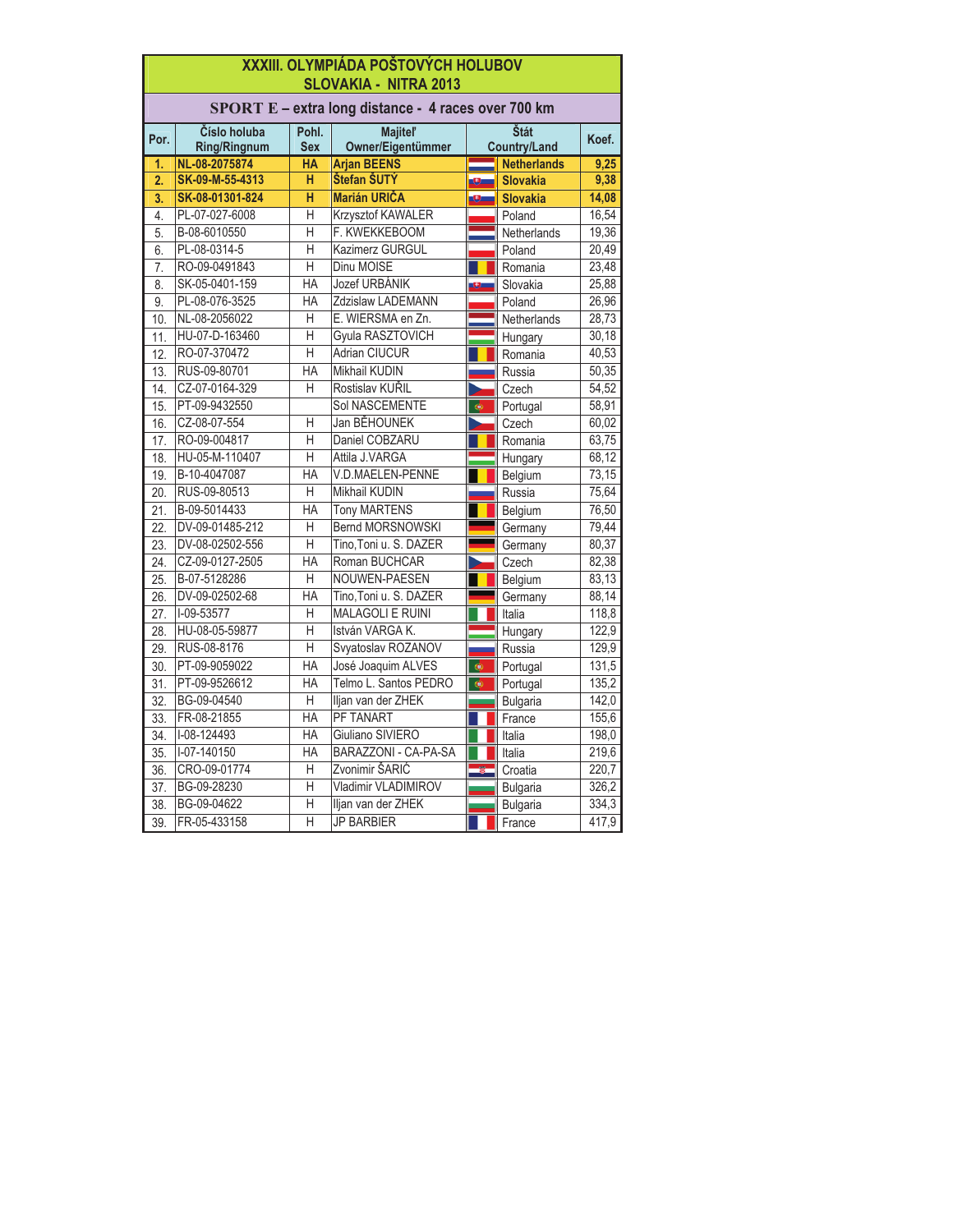|                  | XXXIII. OLYMPIÁDA POŠTOVÝCH HOLUBOV<br><b>SLOVAKIA - NITRA 2013</b> |                     |                                      |              |                             |                |  |
|------------------|---------------------------------------------------------------------|---------------------|--------------------------------------|--------------|-----------------------------|----------------|--|
|                  | SPORT F - Youngster pigeon - 3 races over 100 km                    |                     |                                      |              |                             |                |  |
| Por.             | Číslo holuba<br><b>Ring/Ringnum</b>                                 | Pohl.<br><b>Sex</b> | <b>Majitel'</b><br>Owner/Eigentümmer |              | Štát<br><b>Country/Land</b> | Koef.          |  |
| 1.               | PL-12-072-412                                                       | н                   | <b>A.ZELEWSKI + S.STYN</b>           |              | <b>Poland</b>               | 0,85           |  |
| $\overline{2}$ . | PL-12-0388-4                                                        | н                   | <b>Pawel MEDRYSA</b>                 |              | <b>Poland</b>               | 1,31           |  |
| 3.               | DV-12-04687-829                                                     | н                   | <b>Gerd JASKULLA</b>                 |              | <b>Germany</b>              | 1,56           |  |
| 4.               | B-12-6055611                                                        | H                   | K.en K.MEIJERS                       |              | Belgium                     | 1,94           |  |
| 5.               | SK-12-02307-788                                                     | <b>HA</b>           | Pigeons team DUL'A                   |              | Slovakia                    | 2,09           |  |
| 6.               | NL-12-3257088                                                       | <b>HA</b>           | Johan VAN BOXMEER                    |              | Netherlands                 | 2,46           |  |
| 7.               | DV-12-02602-15                                                      | H                   | <b>Eckhard BASTEK</b>                |              | Germany                     | 2,52           |  |
| 8.               | PL-12-0346-4101                                                     | <b>HA</b>           | Robert i Joannna LECH                |              | Poland                      | 2,57           |  |
| 9.               | NL-12-1727399                                                       | Η                   | Piet JACOBS                          |              | Netherlands                 | 2,69           |  |
| 10.              | RO-12-286031                                                        | H                   | <b>lulian BARDAS</b>                 |              | Romania                     | 2,84           |  |
| 11.              | DV-12-09451-717                                                     | H                   | <b>Uwe SCHWABKE</b>                  |              | Germany                     | 2,97           |  |
| 12.              | B-12-6254038                                                        | <b>HA</b>           | Dirk VAN DEN BULCK                   |              | Belgium                     | 3,17           |  |
| 13.              | HU-12-19-30116                                                      |                     | Pál TÓTH                             |              | Hungary                     | 3,18           |  |
| 14.              | B-12-6123209                                                        | Н                   | Leo HEREMANS                         |              | Belgium                     | 3,39           |  |
| 15.              | B-12-6073036                                                        | H                   | <b>DONCKERS - STICKERS</b>           |              | Belgium                     | 3,55           |  |
| 16.              | CZ-12-0143-1683                                                     | <b>HA</b>           | Jan ŠABATA                           |              | Czech                       | 3,71           |  |
| 17.              | CZ-12-0202-1737                                                     | <b>HA</b>           | Ladislav ŠKOVRAN                     |              | Czech                       | 4,50           |  |
| 18.              | FR-12-194484                                                        | <b>HA</b>           | Serge HOFLACK                        |              | France                      | 4,59           |  |
| 19.              | HU-12-23-53611                                                      |                     | Sándor BÁTKA                         |              | Hungary                     | 4,63           |  |
| 20.              | SK-12-02305-509                                                     | Н                   | Vladimír BARABAS                     |              | Slovakia                    | 4,74           |  |
| 21.              | SK-12-01305-509                                                     | <b>HA</b>           | I.+ L. ĎURICA                        |              | Slovakia                    | 5,29           |  |
| 22.              | CZ-12-0134-424                                                      | Н                   | Miroslav PODDANÝ                     |              | Czech                       | 5,94           |  |
| 23.              | SERB-12-304550                                                      | Н                   | LALIĆ BONAVENTURA                    | in de        | Serbia                      | 6,75           |  |
| 24.              | HU-12-D-501003                                                      |                     | János JÓZSA                          |              | Hungary                     | 7,33           |  |
| 25.              | RO-12-0501039                                                       | Н                   | Radu FRATII                          |              | Romania                     | 7,76           |  |
| 26.              | RO-12-0501010                                                       | Н                   | Radu FRATII                          |              | Romania                     | 9,36           |  |
| 27.              | FR-12-174298                                                        | H                   | JP LE BRUYN                          |              | France                      | 12,08          |  |
| 28.              | SERB-12-329251                                                      | <b>HA</b>           | Janoš VESTI                          | <b>CARDS</b> | Serbia                      | 14,70          |  |
| 29.              | SERB-12-311146                                                      | Η                   | Zlatenko POPOVIĆ                     |              | Serbia                      | 15,23          |  |
| 30.              | CRO-12-05905                                                        | Η                   | Zvonko HODAK                         |              | Croatia                     | 17,28          |  |
| 31.              | CRO-12-41169                                                        | <b>HA</b>           | Mladen DRONK                         |              | Croatia                     | 18,67          |  |
| 32.              | CRO-12-05900                                                        | <b>HA</b>           | Zdravko KALAMIZA                     |              | Croatia                     | 19,78          |  |
| 33.              | UKR-12-1908558                                                      | HA                  | Oleksander MEDVEDENKO                |              | Ukraine                     | 21,81          |  |
| 34.              | AUS-12-301-1226                                                     | H                   | Franz MARCHAT                        |              | Austria                     | 24,60          |  |
| 35.              | UKR-12-2250311                                                      | Η                   | Dmytro KRUKOVSKIY                    |              | Ukraine                     | 25,16          |  |
| 36.              | $I-12-196$                                                          | Η                   | Luca ROZZA                           |              | Italia                      | 28,22          |  |
| 37.              | $I-12-157625$                                                       | Η                   | Emanuelle Vittorio STEFANI           |              | Italia                      | 28,81          |  |
| 38.              | RUS-12-12703                                                        |                     | Vladimir SAMODELOV                   |              | Russia                      | 30,79          |  |
| 39.              | RUS-12-10056                                                        |                     | Alexander SKUGAREVSKY                |              | Russia                      | 33,84          |  |
| 40.              | $I-12-71962$                                                        | Η                   | Francesco MALVICINI                  |              | Italia                      | 35,99          |  |
| 41.              | UKR-12-1908530                                                      | Η                   | Oleksander MEDVEDENKO                |              | Ukraine                     | 39,88          |  |
| 42.              | AUS-12-301-1133                                                     | Η                   | Nicole MARCHAT<br>Vladimir SAMODELOV |              | Austria                     | 45,42          |  |
| 43.              | RUS-12-12717                                                        | Η                   | Thomas KONIGSECKER                   |              | Russia                      | 50,32          |  |
| 44.              | AUS-12-332-985<br>CH-12-2029                                        | HA                  |                                      |              | Austria                     | 59,10          |  |
| 45.              |                                                                     | Η                   | Fritz GLOOR<br>SG KEISER + KEISER    |              | Switzerland                 | 62,04          |  |
| 46.              | CH-12-147<br>CH-12-1526                                             | Η                   | Werner MORF                          |              | Switzerland<br>Switzerland  | 119,8<br>139,1 |  |
| 47.<br>48.       | PT-12-24223349                                                      | Η                   | HUGO & TÁNIA                         | ÷            | Portugal                    | 266,7          |  |
| 49.              | PT-12-2423334                                                       | Η                   | HUGO & TÁNIA                         | $\bullet$    | Portugal                    | 291,8          |  |
|                  |                                                                     |                     |                                      | $\bullet$    |                             |                |  |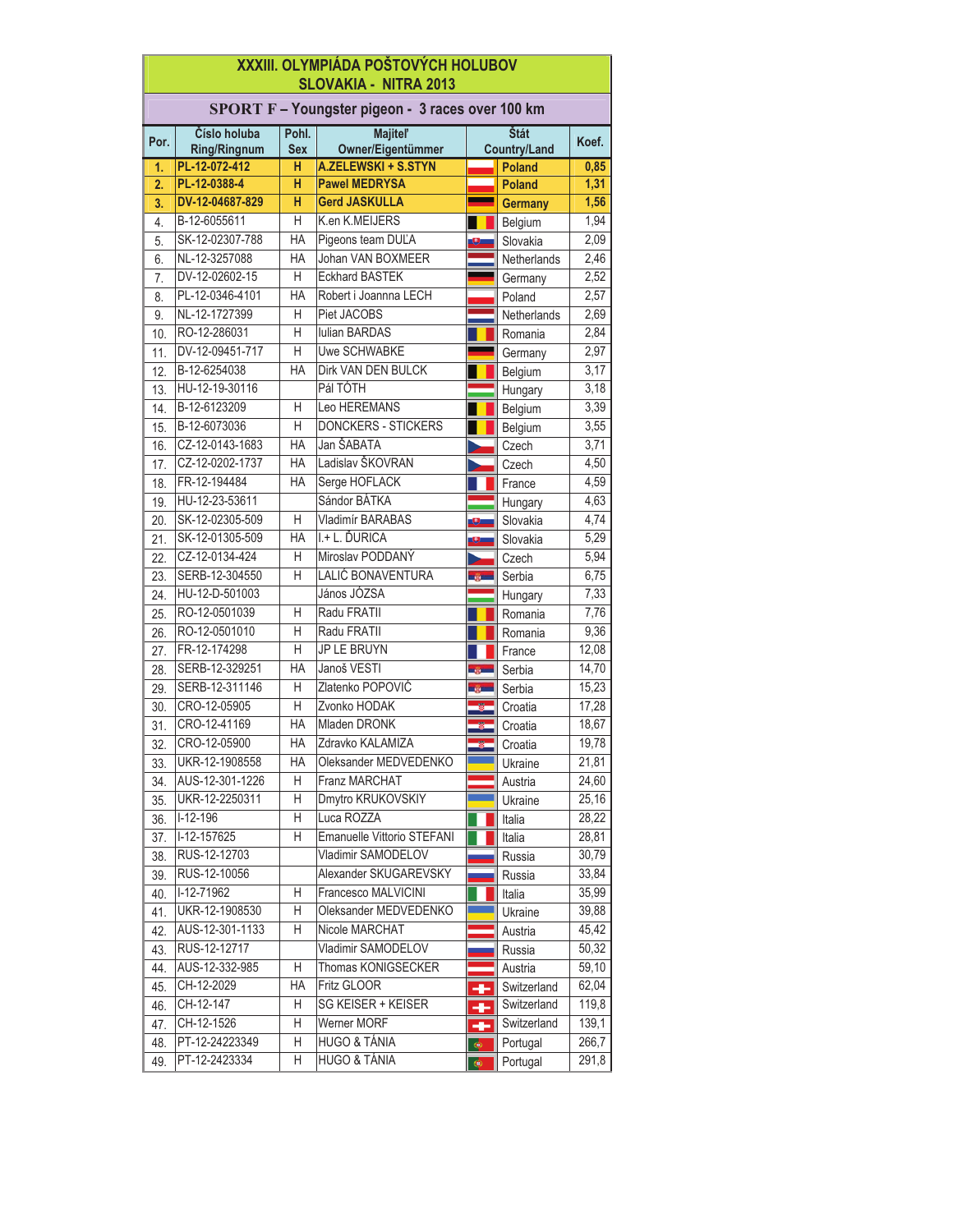## **XXXIII. OLYMPIÁDA POŠTOVÝCH HOLUBOV SLOVAKIA - NITRA 2013**

|                   | SPORT G - Yearling pigeons - 5 races over 100 km |                |                               |                 |                     |       |
|-------------------|--------------------------------------------------|----------------|-------------------------------|-----------------|---------------------|-------|
|                   | Číslo holuba                                     | Pohl.          | <b>Majitel'</b>               |                 | Štát                |       |
| Por.              | <b>Ring/Ringnum</b>                              | <b>Sex</b>     | Owner/Eigentümmer             |                 | <b>Country/Land</b> | Koef. |
| $\mathbf{1}$      | DV-11-0405-374                                   | <b>HA</b>      | Hans-Otto u.Heinz-Josef KLEIN |                 | <b>Germany</b>      | 3,88  |
| 2.                | PL-11-0231-10990                                 | H              | Mir.i Stan.ZBOROWSKI          |                 | <b>Poland</b>       | 3,91  |
| 3.                | PL-11-321327                                     | <b>HA</b>      | <b>KOSTORZ - ZOLKIEWICZ</b>   |                 | <b>Poland</b>       | 4,54  |
| 4.                | RO-11-0011352                                    | H              | Cosmin OLTEANU                |                 | Romania             | 4,88  |
| 5.                | NL-11-1742433                                    | H              | C.en M. EVERLING              |                 | Netherlands         | 5,00  |
| 6.                | DV-11-01274-101                                  | H              | <b>Wolfgang ROEPER</b>        |                 | Germany             | 5,31  |
| 7.                | HU-11-O-07004                                    | H              | Géza SZABÓ                    |                 | Hungary             | 5,65  |
| 8.                | DV-11-01274-16                                   | $\overline{H}$ | <b>Wolfgang ROEPER</b>        |                 | Germany             | 5,81  |
| 9.                | NL-11-1106667                                    | HA             | T.J.en A.BOSMA                |                 | Netherlands         | 6,46  |
| 10.               | SK-11-01406-31                                   | HA             | Ing. Gaško František          | Ω               | Slovakia            | 6,46  |
| 11.               | PL-11-0264-6224                                  | <b>HA</b>      | Marek TRZASKA                 |                 | Poland              | 6,95  |
| 12.               | NL-11-1964761                                    | <b>HA</b>      | J.VAN DE PASCH en DHT         |                 | Netherlands         | 8,22  |
| 13.               | CZ-11-0126-821                                   | H              | František HEJPLÍK             |                 | Czech               | 8,41  |
| 14.               | SK-11-0501-591                                   | H              | Pavel PIOVARČI                | Θ               | Slovakia            | 9,12  |
| 15.               | HU-11-D-350569                                   | H              | Károly VARGA                  |                 | Hungary             | 9,76  |
| 16.               | SK-11-0107-1709                                  | H              | Igor ŠILLO                    | Θ               | Slovakia            | 10,14 |
| 17.               | PT-11-1345776                                    |                | Dimas & Filho GUIMARAES       | ¢               | Portugal            | 11,26 |
| 18.               | B-11-4220607                                     | H              | Stijn VAN LAERE               |                 | Belgium             | 11,62 |
| 19.               | CZ-11-0234-121                                   | $\overline{H}$ | Lubomír KUBÁČEK               |                 | Czech               | 11,95 |
| 20.               | CRO-11-13353                                     | HA             | Zdravko KALAMIZA              |                 | Croatia             | 13,43 |
| 21.               | CZ-11-07-554                                     | <b>HA</b>      | Václav PEXA                   |                 | Czech               | 13,48 |
| 22.               | RO-11-88805                                      | <b>HA</b>      | Veronica SOFRON               |                 | Romania             | 13,59 |
| 23.               | B-11-5143219                                     | H              | Etienne STASSEN               |                 | Belgium             | 13,69 |
| 24.               | B-11-1003510                                     | H              | Didier DELHEZ                 |                 | Belgium             | 15,12 |
| 25.               | HU-11-D-395451                                   | $\overline{H}$ | Gábor TAKÁCS                  |                 | Hungary             | 15,61 |
| 26.               | RUS-11-00041                                     | <b>HA</b>      | Vladimir SAMODELOV            |                 | Russia              | 16,65 |
| 27.               | SERB-11-254110                                   | <b>HA</b>      | Saša STOJANOV                 | <b>CONTRACT</b> | Serbia              | 16,94 |
| 28.               | RO-11-88854                                      | <b>HA</b>      | Veronica SOFRON               |                 | Romania             | 16,96 |
| 29.               | IT-11-119781                                     | Н              | Massimo e Aurelio APPIANI     |                 | Italia              | 17,16 |
| 30.               | SERB-11-254590                                   | <b>HA</b>      | Saša STOJANOV                 | ağı i           | Serbia              | 22,84 |
| 31.               | PT-11-1346616                                    |                | Fausto Cesar PEREIRA          | ф               | Portugal            | 26,29 |
| 32.               | CRO-11-06230                                     | H              | STIASNY - PROSENICA           |                 | Croatia             | 33,80 |
| 33.               | PT-11-1146344                                    |                | <b>NUNO &amp; FILHO</b>       | ф               | Portugal            | 33,95 |
| 34.               | BG-11-34442                                      | <b>HA</b>      | Petar & Kiril RAPONSKI        |                 | <b>Bulgaria</b>     | 34,40 |
| $\overline{35}$ . | SERB-11-250131                                   | Η              | Zlatko NEDELJKOV              | <b>SOFT</b>     | Serbia              | 34,61 |
| 36.               | URR-11-2243786                                   | Η              | <b>Taras FARION</b>           |                 | Ukraine             | 35,76 |
| 37.               | IT-11-95183                                      | Η              | Luigi BUSOLI                  |                 | Italia              | 40,34 |
| 38.               | IT-11-157625                                     | HA             | Tomasz NASTERNAK              |                 | Italia              | 43,50 |
| 39.               | UKR-11-1906316                                   | HA             | Volodymyr KOSHIL              |                 | Ukraine             | 44,93 |
| 40.               | AUS-11-106-179                                   | Η              | Ewald & Clem. IVANSCHITZ      |                 | Austria             | 45,12 |
| 41.               | CRO-11-13385                                     | HA             | Zdravko KALAMIZA              |                 | Croatia             | 50,96 |
| 42.               | UKR-11-1905414                                   | HA             | Volodymyr KOSHIL              |                 | Ukraine             | 52,36 |
| 43.               | RUS-11-00010                                     | Η              | Vladimir SAMODELOV            |                 | Russia              | 52,62 |
| 44.               | FR-11-118914                                     | Η              | Michel DAUCHEZ                |                 | France              | 58,73 |
| 45.               | RUS-11-00018                                     | Η              | Vladimir SAMODELOV            |                 | Russia              | 61,73 |
| 46.               | AUS-11-107-281                                   | HA             | Ewald & Clem. IVANSCHITZ      |                 | Austria             | 64,62 |
| 47.               | CH-11-3965                                       | Η              | <b>Winfried FATZER</b>        |                 | Switzerland         | 95,29 |
|                   | CH-11-348                                        | Η              | SG WIRZ Hans + Roland         | -               | Switzerland         | 96,40 |
| 48.<br>49.        | AUS-11-321-107                                   | HA             | Egon LAUTER                   | -               | Austria             | 97,81 |
|                   | BG-11-26026                                      | Η              | Hristo JELIO                  |                 |                     |       |
| 50.               | CH-11-1141                                       | HA             | Ernst BUHLER                  |                 | <b>Bulgaria</b>     | 105,9 |
| 51.               | FR-11-37942                                      | Η              | Jerome BILLOIR                | -               | Switzerland         | 120,6 |
| 52.               |                                                  |                |                               |                 | France              | 151,5 |
| 53.               | BG-11-19797                                      | Η              | Petar DULEV                   |                 | <b>Bulgaria</b>     | 173,1 |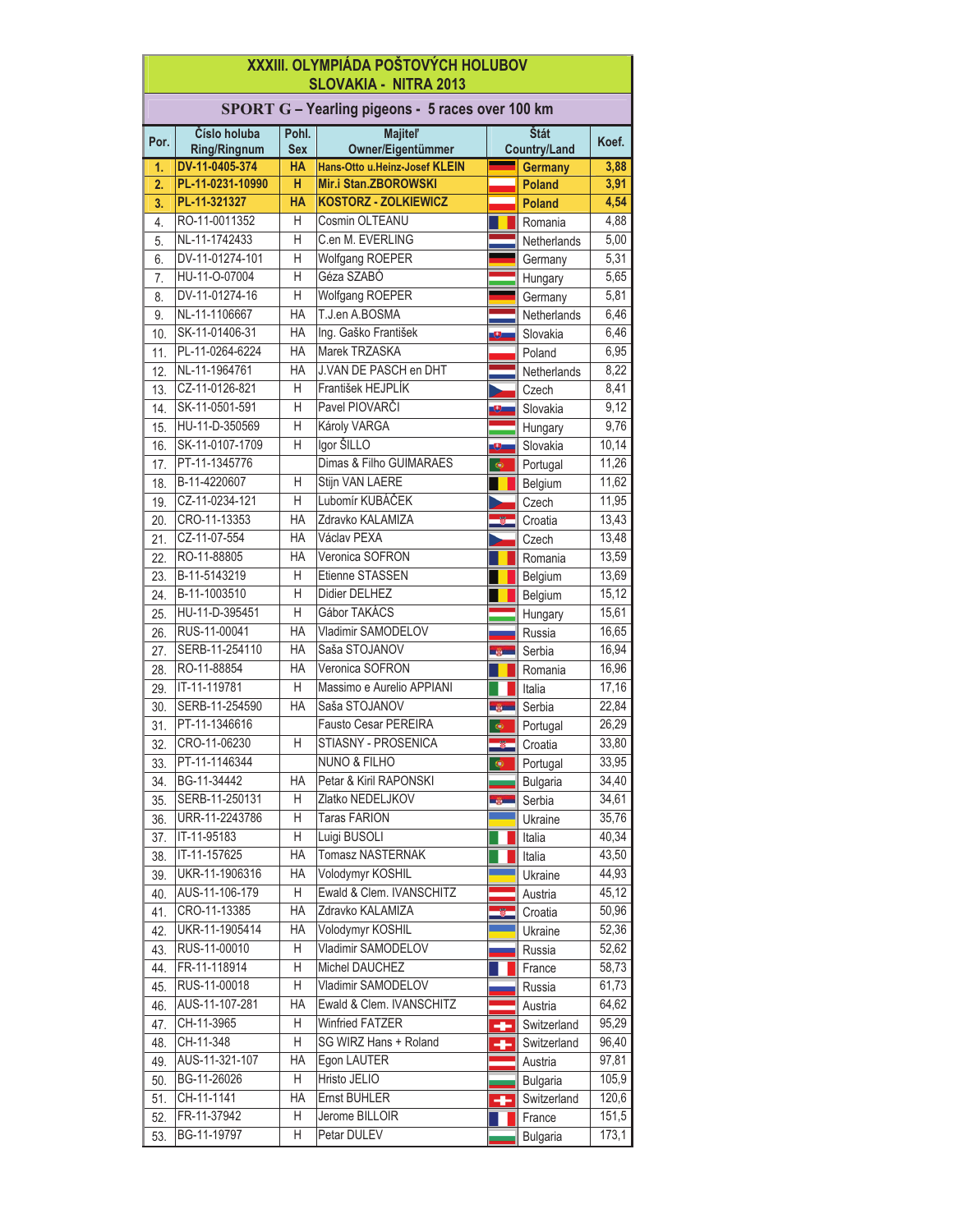|                                                                                                                                 | XXXIII. OLYMPIÁDA POŠTOVÝCH HOLUBOV<br><b>SLOVAKIA - NITRA 2013</b> |           |                                                  |                |                 |       |  |
|---------------------------------------------------------------------------------------------------------------------------------|---------------------------------------------------------------------|-----------|--------------------------------------------------|----------------|-----------------|-------|--|
|                                                                                                                                 |                                                                     |           | SPORT H - Grown up pigeons - 6 races over 300 km |                |                 |       |  |
| Číslo holuba<br>Štát<br><b>Majitel'</b><br>Pohl.<br>Por.<br>/Owner/Eigentümmer<br><b>Sex</b><br>/Country/Land<br>/Ring/Ringnum. |                                                                     |           |                                                  |                |                 | Koef. |  |
| 1.                                                                                                                              | PL-09-0264-8156                                                     | <b>HA</b> | <b>Marek TRZASKA</b>                             |                | <b>Poland</b>   | 5,17  |  |
| 2.                                                                                                                              | SK-10-0203-712                                                      | н         | Ing. Peter + Lukáš CHYTIL                        | Đ              | <b>Slovakia</b> | 8,30  |  |
| 3.                                                                                                                              | DV-10-01274-269                                                     | H         | <b>Wolfgang ROEPER</b>                           |                | <b>Germany</b>  | 9,54  |  |
| 4.                                                                                                                              | PL-09-0147-1195                                                     | <b>HA</b> | H.STROKA - FRANICZEK                             |                | Poland          | 10,91 |  |
| 5.                                                                                                                              | PL-10-0288-2529                                                     | H         | Marek WOJNARSKI                                  |                | Poland          | 10,97 |  |
| 6.                                                                                                                              | CZ-10-0262-797                                                      | H         | Josef BRULÍK                                     |                | Czech           | 13,10 |  |
| 7.                                                                                                                              | B-10-2192630                                                        | HA        | Jo & Raf HERBOTS                                 |                | Belgium         | 14,95 |  |
| 8.                                                                                                                              | RO-10-166288                                                        | Η         | VASEA V. + PROCOP N.                             |                | Romania         | 17,91 |  |
| 9.                                                                                                                              | CZ-09-0166-1086                                                     | H         | <b>Milan MAZUCH</b>                              |                | Czech           | 18,08 |  |
| 10.                                                                                                                             | DV-09-08455                                                         | <b>HA</b> | Doris u Frank SCHLECHTRIEM                       |                | Germany         | 18,58 |  |
| 11.                                                                                                                             | CZ-09-0269-202                                                      | H         | Josef NĚMEČEK                                    |                | Czech           | 19,24 |  |
| 12.                                                                                                                             | B-10-8016057                                                        | <b>HA</b> | <b>THIBAUT - BOONS</b>                           |                | Belgium         | 19,47 |  |
| 13.                                                                                                                             | SK-08-0602-827                                                      | H         | Miroslav GUČÍK                                   | Θ              | Slovakia        | 19,52 |  |
| 14.                                                                                                                             | SK-10-01303-174                                                     | <b>HA</b> | Miroslav LUHOVÝ                                  | Đ              | Slovakia        | 21,38 |  |
| 15.                                                                                                                             | B-09-1521729                                                        | <b>HA</b> | <b>Olivier &amp; Willy TORDEURS</b>              |                | Belgium         | 24,91 |  |
| 16.                                                                                                                             | SERB-10-120755                                                      | <b>HA</b> | ASTALOŠ - KOČO                                   | <b>CONTENT</b> | Serbia          | 25,66 |  |
| 17.                                                                                                                             | HU-10-23-40114                                                      | H         | István TÓTH                                      |                | Hungary         | 25,88 |  |
| 18.                                                                                                                             | RO-10-166051                                                        | H         | VASEA V. + PROCOP N.                             |                | Romania         | 31,99 |  |
| 19                                                                                                                              | PT-09-9172839                                                       |           | José Eduardo BARBOSA                             | $\bullet$      | Portugal        | 34,36 |  |
| 20.                                                                                                                             | NL-09-1435575                                                       | H         | John VAN HEEL                                    |                | Netherlands     | 35,60 |  |
| 21.                                                                                                                             | NL-09-1433165                                                       | <b>HA</b> | J.VAN DE PASCH en DHT                            |                | Netherlands     | 36,87 |  |
| 22.                                                                                                                             | NL-09-1433796                                                       | <b>HA</b> | J.VAN DE PASCH en DHT                            |                | Netherlands     | 38,60 |  |
| 23.                                                                                                                             | HU-08-D-175180                                                      | Н         | Gyula ERDÉLYI                                    |                | Hungary         | 39,51 |  |
| 24.                                                                                                                             | SERB-10-129105                                                      | H         | Ervin LERINC                                     | mille:         | Serbia          | 39,63 |  |
| 25.                                                                                                                             | SERB-09-025720                                                      | Η         | Aleksandar ZEKOVIĆ                               | <u>injer</u>   | Serbia          | 44,56 |  |
| 26.                                                                                                                             | PT-09-9366692                                                       |           | Joao Paulo Vieira BRITO                          | $\bullet$      | Portugal        | 45,31 |  |
| 27.                                                                                                                             | UKR-10-2201733                                                      | н         | Ivan YAKIMETS                                    |                | Ukraine         | 46,05 |  |
| 28.                                                                                                                             | HU-10-D-240241                                                      | H         | Vilmos KOVÁCS                                    |                | Hungary         | 49,56 |  |
| 29.                                                                                                                             | RUS-10-10041                                                        | H         | Vladimir SAMODELOV                               |                | Russia          | 51,37 |  |
| 30.                                                                                                                             | $I-10-25005$                                                        | H         | Cristiano PALTRINIERI                            |                | Italia          | 59,09 |  |
| 31.                                                                                                                             | PT-10-721179                                                        |           | Joao Pereira COELHO                              | $\bullet$      | Portugal        | 61,44 |  |
| 32.                                                                                                                             | RUS-10-102686                                                       | н         | Mikhail KUDIN                                    |                | Russia          | 65,74 |  |
| 33.                                                                                                                             | RUS-10-99798                                                        | Η         | Oleg GRYTSIV                                     |                | Russia          | 66,69 |  |
| 34.                                                                                                                             | UKR-10-1901339                                                      | Η         | Volodymyr KOSHIL                                 |                | Ukraine         | 69,13 |  |
| 35.                                                                                                                             | FR-09-382148                                                        | Η         | Michel DAUCHEZ                                   |                | France          | 71,45 |  |
| 36.                                                                                                                             | RO-10-21029                                                         | HA        | Veronica SOFRON                                  |                | Romania         | 71,73 |  |
| 37.                                                                                                                             | CRO-10-03109                                                        | HA        | STIASNY - PROSENICA                              |                | Croatia         | 119,9 |  |
| 38.                                                                                                                             | UKR-07-0322-6921                                                    | Η         | Roman GAMAROVSKIY                                |                | Ukraine         | 121,0 |  |
| 39.                                                                                                                             | CRO-10-10189                                                        | Η         | Marinko SUČIĆ                                    |                | Croatia         | 121,7 |  |
| 40.                                                                                                                             | CRO-10-09205                                                        | HA        | GOTOVAC - STOJAK                                 |                | Croatia         | 127,1 |  |
| 41.                                                                                                                             | CH-10-1706                                                          | HA        | <b>SG BUCHER ERMENSEE</b>                        |                | Switzerland     | 199,4 |  |
| 42.                                                                                                                             | CH-10-1251                                                          | HA        | <b>Winfried FATZER</b>                           | ÷              | Switzerland     | 219,5 |  |
| 43.                                                                                                                             | $I-08-14681$                                                        | Н         | Mario e Carlo ASTENGHI                           |                | Italia          | 245,0 |  |
| 44.                                                                                                                             | AUS-10-402-285                                                      | HA        | Hermine & Siegfried ZONI                         |                | Austria         | 328,6 |  |
| 45.                                                                                                                             | BG-10-30614                                                         | HA        | Dimcho DIMOV                                     |                | <b>Bulgaria</b> | 415,3 |  |
| 46.                                                                                                                             | CH-10-1416                                                          | Η         | Hans BURKHARD                                    | ٠              | Switzerland     | 442,8 |  |
| 47.                                                                                                                             | $I-11-71933$                                                        | Н         | Tomasz NASTERNAK                                 |                | Italia          | 494,8 |  |
| 48.                                                                                                                             | BG-10-30928                                                         | HA        | Dimcho DIMOV                                     |                | <b>Bulgaria</b> | 515,8 |  |
| 49.                                                                                                                             | BG-09-05087                                                         | HA        | Dimcho DIMOV                                     |                | <b>Bulgaria</b> | 620,6 |  |
| 50.                                                                                                                             | FR-07-32410                                                         | Η         | Michel BONDOIS                                   |                | France          | 632,0 |  |
|                                                                                                                                 |                                                                     |           |                                                  |                |                 |       |  |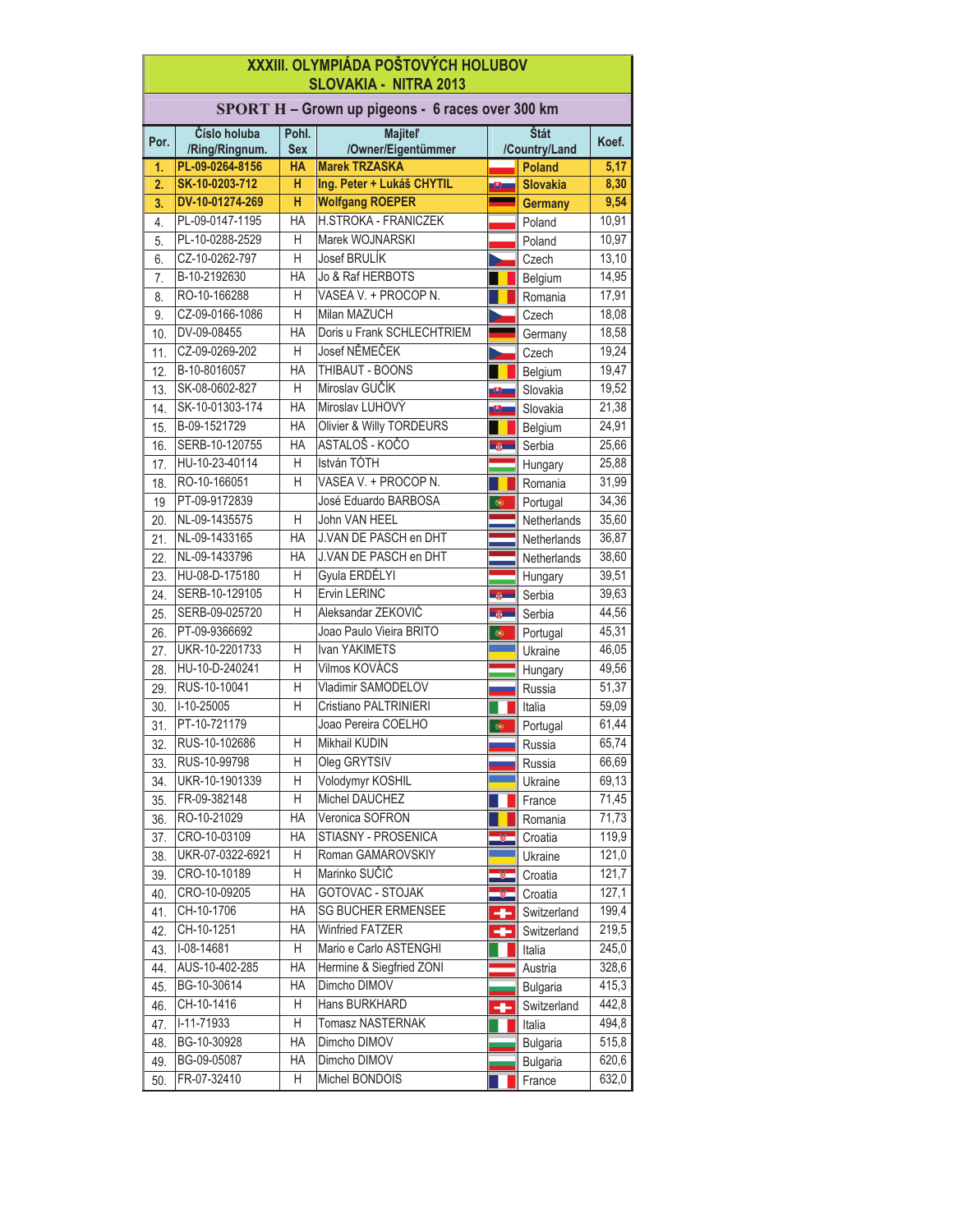| <b>XXXIII. OLYMPIÁDA POŠTOVÝCH HOLUBOV</b><br><b>SLOVAKIA - NITRA 2013</b> |                                        |                                             |                 |                                        |                    |  |
|----------------------------------------------------------------------------|----------------------------------------|---------------------------------------------|-----------------|----------------------------------------|--------------------|--|
|                                                                            |                                        | <b>STANDARD HA</b>                          |                 |                                        |                    |  |
| Por.                                                                       | Číslo holuba                           | <b>Majitel'</b>                             |                 | Štát                                   | <b>Body</b>        |  |
| 1.                                                                         | <b>Ring/Ringnum</b><br>SK-10-01302-468 | Owner/Eigentümmer<br>Vendelín+Andrej ŠADLÁK | J.              | <b>Country/Land</b><br><b>Slovakia</b> | 93,2500            |  |
| 2.                                                                         | SK-10-01302-471                        | Vendelín+Andrej ŠADLÁK                      | œ,              | <b>Slovakia</b>                        | 93,1667            |  |
| 3.                                                                         | I-10-8070                              | <b>Ones BONOMI</b>                          |                 | <b>Italy</b>                           | 93,0000            |  |
| 4.                                                                         | PL-07-0256-5040                        | Mairian JURETZKA                            |                 | Poland                                 | 93,0000            |  |
| 5.                                                                         | DV-10-03221-74                         | Hermann Josef BORGER                        |                 | Germany                                | 92,9167            |  |
| 6.                                                                         | $I-10-8004$                            | Ones BONOMI                                 |                 | Italy                                  | 92,9167            |  |
| 7.                                                                         | DV-11-0710-260                         | F. W. GONSCHIOR                             |                 | Germany                                | 92,9167            |  |
| 8.                                                                         | PL-08-0148-2079                        | Lucjan BIADACZ                              |                 | Poland                                 | 92,9167            |  |
| 9.                                                                         | PL-10-0395-8151                        | Marek i Maciej KOLODZIEJ                    |                 | Poland                                 | 92,9167            |  |
| 10.                                                                        | HU-08-D-177349                         | GROSSPAUL dúc                               |                 | Hungary                                | 92,8333            |  |
| 11.                                                                        | PL-09-0243-6826                        | P. i S. RZEPCZYNSKI                         |                 | Poland                                 | 92,8333            |  |
| 12.                                                                        | CH-10-602                              | SG STOCKLI J. + C.                          |                 | Switzerland                            | 92,8333            |  |
| 13.                                                                        | PL-08-0217-2670                        | Marek KAZMIERCZAK                           |                 | Poland                                 | 92,7500            |  |
| 14.                                                                        | HU-08-11-31813                         | Zsolt MAGYARI                               |                 | Hungary                                | 92,7500            |  |
| 15.                                                                        | CZ-09-0132-1039                        | Petr JANKU                                  |                 | Czech republic                         | 92,7500            |  |
| 16.                                                                        | Austria-11-301-203                     | <b>Franz MARCHAT</b>                        |                 | Austria                                | 92,6667            |  |
| 17.                                                                        | DV-09-02585-377                        | RATZ - BREMEN                               |                 | Germany                                | 92,6667            |  |
| 18.                                                                        | HU-11-10-65665                         | ERDOS - MÓRÉ                                |                 | Hungary                                | 92,6667            |  |
| 19.                                                                        | NL-11-4708209                          | E.MOOIWEER                                  |                 | Netherlands                            | 92,5833            |  |
| 20.                                                                        | NL-10-1393259                          | <b>F.VLUGT</b>                              |                 | Netherlands                            | 92,5833            |  |
| 21.                                                                        | SK-09-02708 1407                       | MUDr. Peter HOLEC                           |                 | Slovakia                               | 92,5833            |  |
| 22.                                                                        | RO-08-1101832                          | Marcel RADU                                 |                 | Romania                                | 92,5833            |  |
| 23.                                                                        | CH-10-603                              | SG STOCKLI J+ Carmen                        | ÷               | Switzerland                            | 92,5000            |  |
| 24.<br>25.                                                                 | DV-10-02135-394<br>I-11-134400         | R.u.C.HUBNER<br>Luca CAMPANINI              |                 | Germany<br>Italy                       | 92,5000            |  |
| 26.                                                                        | CZ-09-0145-224                         | Vlastimil HANUŠ                             |                 | Czech republic                         | 92,5000<br>92,4167 |  |
| 27.                                                                        | CH-07-23246                            | SG BUCHER + BUHLER                          | ÷               | Switzerland                            | 92,4167            |  |
| 28.                                                                        | NL-09-1959714                          | R.BEESTMAN                                  |                 | Netherlands                            | 92,4167            |  |
| 29.                                                                        | RO-10-644017                           | Petru COROIU                                |                 | Romania                                | 92,4167            |  |
| 30.                                                                        | SLO-09-107-913                         | Zvonko SOVIČ                                |                 | Slovenia                               | 92,4167            |  |
| 31.                                                                        | HU-10-0171                             | GROSSPAUL dúc                               |                 | Hungary                                | 92,4167            |  |
| 32.                                                                        | PT-07-7361700                          | P. GALRAO & J. GALRAO                       | ¢               | Portugal                               | 92,4167            |  |
|                                                                            | 33. PT-10-723151                       | José Daniel SANTOS                          |                 | Portugal                               | 92,4167            |  |
| 34.                                                                        | RO-10-54723                            | Nelu STANCIU                                |                 | Romania                                | 92,4167            |  |
| 35.                                                                        | RO-11-60054                            | Romulus MATEI                               |                 | Romania                                | 92,3333            |  |
| 36.                                                                        | SERB-08-921521                         | Zoran PANTELIC                              | <b>Links</b>    | Serbia                                 | 92,3333            |  |
| 37.                                                                        | PT-08-8058016                          | Demónios com ASAS                           | ۰               | Portugal                               | 92,3333            |  |
| 38.                                                                        | RUS-11-00025                           | Vladimir SAMODELOV                          |                 | Russia                                 | 92,3333            |  |
| 39.                                                                        | CH-11-1433                             | Hans BURKHARD                               |                 | Switzerland                            | 92,3333            |  |
| 40.                                                                        | DV-10-02247-138                        | Hans Dieter DAMM                            |                 | Germany                                | 92,2500            |  |
| 41.                                                                        | CRO-10-16085                           | Alen i Goran GRAFINA                        |                 | Croatia                                | 92,2500            |  |
| 42.                                                                        | B-11-5113854                           | Henri ROOX                                  |                 | Belgium                                | 92,2500            |  |
| 43.                                                                        | Austria-10-415-213                     | Franz KNOLL                                 |                 | Austria                                | 92,2500            |  |
| 44.                                                                        | RUS-11-11760                           | Vladimir SAMODELOV                          |                 | Russia                                 | 92,2500            |  |
| 45.                                                                        | NL-10-1573103                          | R.BEESTMAN                                  |                 | Netherlands                            | 92,1667            |  |
| 46.                                                                        | I-10-8087                              | Ones BONOMI                                 |                 | Italy                                  | 92,1667            |  |
| 47.                                                                        | B-11-5113819                           | Henri ROOX                                  |                 | Belgium                                | 92,1667            |  |
| 48.                                                                        | SK-08-03003-483                        | Marian ŠTEFÁNIK                             |                 | Slovakia                               | 92,1667            |  |
| 49.                                                                        | CH-10-9287                             | <b>Ulrich MARENDING</b>                     | ÷<br>عتا        | Switzerland                            | 92,1667            |  |
| 50.                                                                        | SLO-08-107-834                         | Zvonko SOVIČ                                |                 | Slovenia<br>Portugal                   | 92,1667            |  |
| 51.<br>52.                                                                 | PT-10-274168<br>SLO-09-107-1214        | Asas de ESTREMOS ST<br>Boris SOVIČ          | $\bullet$<br>ست | Slovenia                               | 92,1667            |  |
| 53.                                                                        | HU-11-21-15124                         | Zoltán IVÁNYOSI SZABÓ                       |                 | Hungary                                | 92,1667<br>92,1667 |  |
| 54.                                                                        | CRO-09-26250                           | Ivan KRANJČINA                              |                 | Croatia                                | 92,1667            |  |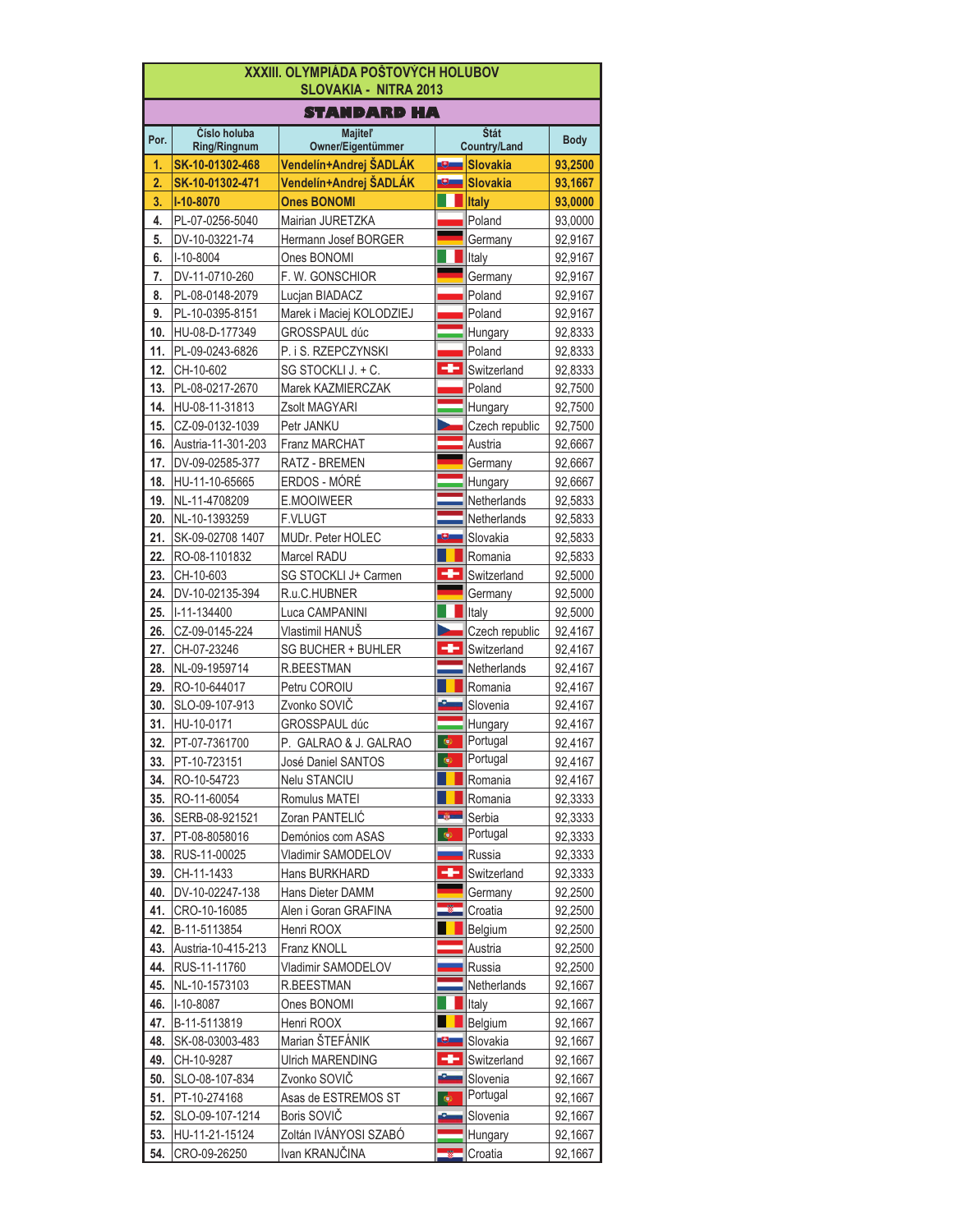| 55. | SERB-09-007215     | Igor DEMIR                        | <b>SALE</b>         | Serbia         | 92,1667 |
|-----|--------------------|-----------------------------------|---------------------|----------------|---------|
| 56. | I-10-90375         | Luca CAMPANINI                    |                     | Italy          | 92,1667 |
| 57. | CZ-08-0248-893     | Jiří ZVONÍČEK                     |                     | Czech republic | 92,0833 |
| 58. | NL-10-1573165      | <b>F.VLUGT</b>                    |                     | Netherlands    | 92,0833 |
| 59. | RO-11-60177        | Romulus MATEI                     |                     | Romania        | 92,0833 |
| 60. | B-10-5144311       | <b>Hubert CAENEN</b>              |                     | Belgium        | 92,0833 |
| 61. | CZ-11-017-387      | Ladislav BRZOBOHATÝ               |                     | Czech republic | 92,0833 |
| 62. | SK-07-01006 131    | Ján MINÁRIK                       | U                   | Slovakia       | 92,0833 |
| 63. | UA-08-03234-11853  | <b>D.KRUK &amp; Y.STANISHEVSK</b> |                     | Ukraine        | 92,0833 |
| 64. | Austria-09-323-433 | Walter & Karin ESSBUCHEL          |                     | Austria        | 92,0000 |
| 65. | B-11-4187112       | V.D.MAELEN - PENNE                |                     | Belgium        | 92,0000 |
| 66. | FR-10-25400        | Jean Marie DEPARETERE             |                     | France         | 91,9167 |
| 67. | Austria-09-332-337 | Herman STANGL                     |                     | Austria        | 91,9167 |
| 68. | CRO-10-03874       | STIASNY - PROSENICA               |                     | Croatia        | 91,9167 |
| 69. | Austria-10-321-130 | Egon LAUTER                       |                     | Austria        | 91,9167 |
| 70. | SERB-08-943190     | Sandor BARTA                      | <u>in Wa</u>        | Serbia         | 91,9167 |
| 71. | CRO-11-35247       | Dominik MADUNA                    |                     | Croatia        | 91,8333 |
| 72. | FR-09-41801        | Jean Marie DEPARETERE             |                     | France         | 91,8333 |
| 73. | FR-06-467699       | Gilbert DEPOORTERE                |                     | France         | 91,8333 |
| 74. | RUS-10-102631      | Mikhail KUDIN                     |                     | Russia         | 91,7500 |
| 75. | GR-10-0847978      | <b>TAMVAKIS GEORGE</b>            | æ                   | Greece         | 91,7500 |
| 76. | CZ-07-045-3500     | Jan KONOPČÍK                      |                     | Czech republic | 91,7500 |
| 77. | SLO-09-107-1053    | Miha SOVIČ                        | ستقا                | Slovenia       | 91,7500 |
| 78. | PT-09-9581997      | Oscar P Marcelo RODRIGO           | $\bullet$           | Portugal       | 91,5833 |
| 79. | B-10-5162771       | <b>Tony MARTENS</b>               |                     | Belgium        | 91,5833 |
| 80. | UA-08-0622-07528   | <b>D.KRUK &amp; Y.STANISHEVSK</b> |                     | Ukraine        | 91,4167 |
| 81. | GR-09-0801470      | TAMVAKIS GEORGE                   | E                   | Greece         | 91,4167 |
| 82. | RUS-07-24113       | Mikhail KUDIN                     |                     | Russia         | 91,4167 |
| 83. | RUS-11-11076       | Vladimir SAMODELOV                |                     | Russia         | 91,3333 |
| 84. | FR-11-33723        | Gilbert DEPOORTERE                |                     | France         | 91,3333 |
| 85. | SLO-10-107-253     | Matic BARTA                       | ė                   | Slovenia       | 91,3333 |
| 86. | GR-09-0801469      | <b>TAMVAKIS GEORGE</b>            | æ                   | Greece         | 91,2500 |
| 87. | CRO-09-31958       | Alen i Goran GRAFINA              |                     | Croatia        | 91,2500 |
| 88. | SERB-07-842267     | Ljubomir GRUJIĆ                   | <b>Sales Street</b> | Serbia         | 91,2500 |
| 89. | GR-10-1003038      | G.& D.ASLANDIS                    | É                   | Greece         | 91,2500 |
| 90. | FR-09-362038       | Jean Claude TAUGER                |                     | France         | 91,1667 |
| 91. | YU-05-640361       | Stevan BARTA                      | <b>Service</b>      | Serbia         | 91,0833 |
| 92. | UA-08-70185        | Anton KOZLAN                      |                     | Ukraine        | 91,0833 |
| 93. | GR-10-1104246      | <b>VERANIS NIK</b>                | æ                   | Greece         | 91,0000 |
| 94. | UA-05-13-7001      | Ivan BODNARASH                    |                     | Ukraine        | 90,9167 |
| 95. | UA-08-74595        | Georgiy MORAR                     |                     | Ukraine        | 90,6667 |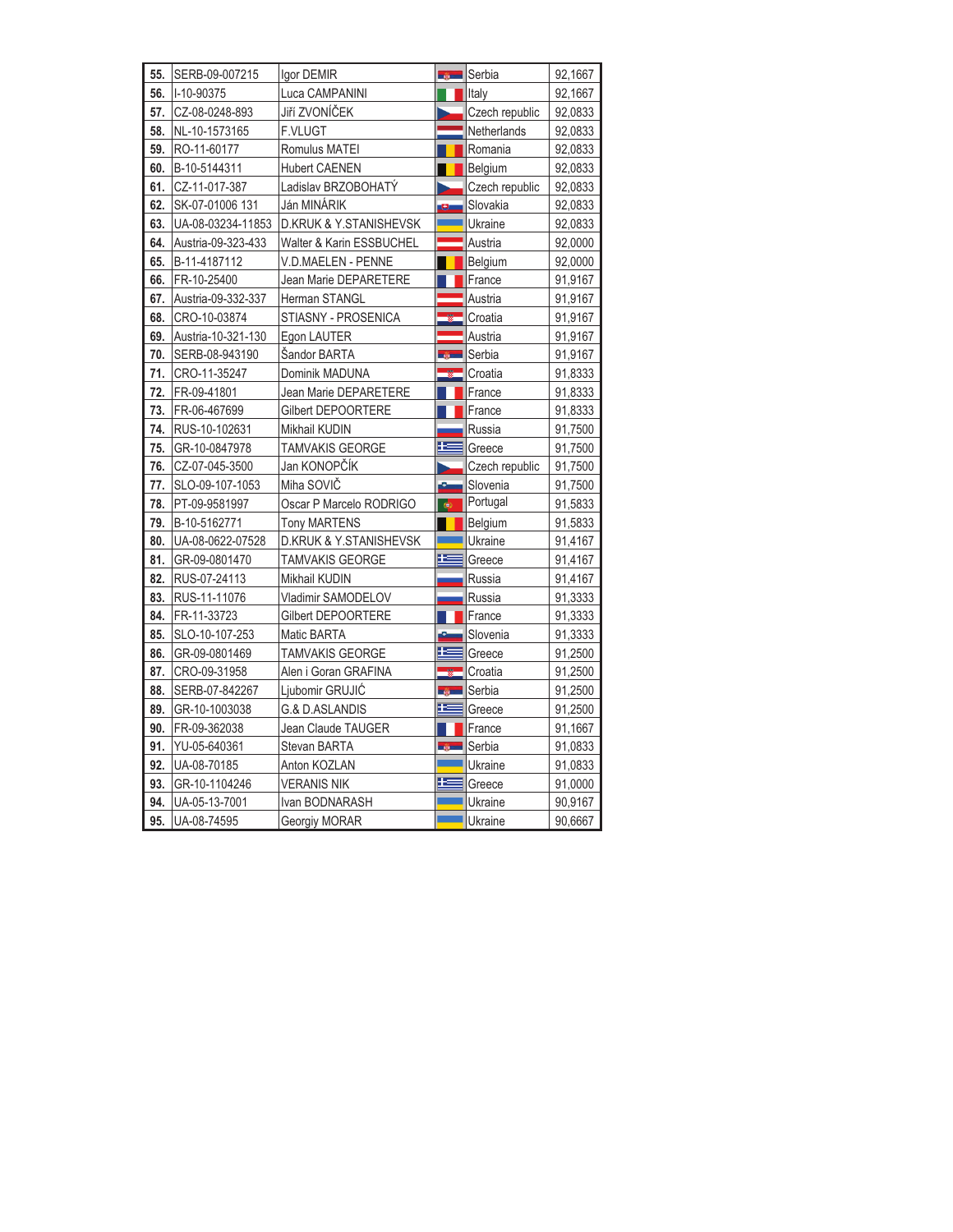| XXXIII. OLYMPIÁDA POŠTOVÝCH HOLUBOV<br><b>SLOVAKIA - NITRA 2013</b> |                                     |                                       |              |                             |                    |  |  |  |
|---------------------------------------------------------------------|-------------------------------------|---------------------------------------|--------------|-----------------------------|--------------------|--|--|--|
|                                                                     | STANDARD H                          |                                       |              |                             |                    |  |  |  |
| Por.                                                                | Číslo holuba<br><b>Ring/Ringnum</b> | <b>Majitel'</b><br>Owner/Eigentümmer  |              | Štát<br><b>Country/Land</b> | <b>Body</b>        |  |  |  |
| 1.                                                                  | DV-08-01997-154                     | <b>Johannes BEHRENSWERTH</b>          |              | Germany                     | 93,4167            |  |  |  |
| 2.                                                                  | Austria-08-321-007                  | <b>Manfred POPP</b>                   |              | <b>Austria</b>              | 93,4167            |  |  |  |
| 3.                                                                  | SERB-09-014587                      | ČUSO - KOLAR                          | <u>aya</u>   | <b>Serbia</b>               | 93,2500            |  |  |  |
| 4.                                                                  | SK-08-03206-839                     | Geza VINCZE                           |              | Slovakia                    | 93,2500            |  |  |  |
| 5.                                                                  | NL-07-1203139                       | H.H.OVING en ZON                      |              | Netherland                  | 93,1667            |  |  |  |
| 6.                                                                  | PT-08-8153345                       | Oscar P Marcelo RODRIGO               | ۰            | Portugal                    | 93,1667            |  |  |  |
| 7.                                                                  | CZ-08-0250-312                      | Josef ŘÍHA                            |              | Czech republic              | 93,1667            |  |  |  |
| 8.                                                                  | DV-09-02004-43                      | Harry u.Kristian NETZLAF              |              | Germany                     | 93,1667            |  |  |  |
| 9.                                                                  | I-06-153720                         | Carlo BALBONI                         |              | Italy                       | 93,1667            |  |  |  |
| 10.                                                                 | PL-11-0203-2232                     | Ryszard i Jan BYLICA                  |              | Poland                      | 93,0833            |  |  |  |
| 11.                                                                 | DV-09-02432-625                     | TELMER / WITTENBRINK                  |              | Germany                     | 93,0833            |  |  |  |
| 12.                                                                 | Austria-08-310-870                  | Johann SCHON                          |              | Austria                     | 93,0833            |  |  |  |
| 13.                                                                 | SK-08-01401-715                     | Jozef BUČEK                           |              | Slovakia                    | 93,0833            |  |  |  |
| 14.                                                                 | PL-09-0162-1123                     | Kwartetlot TOKARCZYK                  |              | Poland                      | 93,0833            |  |  |  |
| 15.                                                                 | SK-10-02509-467                     | Vojtech ČERMÁK                        |              | Slovakia                    | 93,0833            |  |  |  |
| 16.                                                                 | RO-09-9207                          | Ioan GHETI                            |              | Romania                     | 93,0000<br>93,0000 |  |  |  |
| 17.                                                                 | SK-11-01109-277                     | Ján MINÁRIK                           |              | Slovakia                    | 93,0000            |  |  |  |
| 18.                                                                 | HU-11-D-333913                      | KUSTYÁN - AYURVEDA dúc                |              | Hungary                     | 93,0000            |  |  |  |
| 19.<br>20.                                                          | HU-09-03-88072                      | István HAJDU<br>Marian ŠTEFÁNIK       |              | Hungary<br>Slovakia         | 93,0000            |  |  |  |
|                                                                     | SK-09-03003-770                     |                                       |              |                             | 93,0000            |  |  |  |
| 21.<br>22.                                                          | RO-09-121954                        | loan POPA<br>Walter & Karin ESSBUCHEL |              | Romania<br>Austria          | 93,0000            |  |  |  |
| 23.                                                                 | DV-06-03552-139<br>CZ-07-0162-143   | Miloslav DOBROVOLNÝ                   |              | Czech republic              | 92,9167            |  |  |  |
| 24.                                                                 | NL-08-1704343                       | <b>H.SCHEPENS</b>                     |              | Netherland                  | 92,9167            |  |  |  |
| 25.                                                                 | SK-08-03003-848                     | Jiří ŠAFRANKO                         |              | Czech republic              | 92,9167            |  |  |  |
| 26.                                                                 | DV-07-01151-764                     | Willi WINKLER                         |              | Austria                     | 92,9167            |  |  |  |
| 27.                                                                 | DV-10-02082-785                     | Jürgen BEDESSEM                       |              | Germany                     | 92,9167            |  |  |  |
| 28.                                                                 | HU-11-D-386652                      | Pál NÁDAS                             |              | Hungary                     | 92,8333            |  |  |  |
| 29.                                                                 | HU-10-03-92875                      | Endre Antal LÁSZLO                    |              | Hungary                     | 92,8333            |  |  |  |
| 30.                                                                 | CZ-07-059-969                       | Marian HALAMA                         |              | Czech republic              | 92,8333            |  |  |  |
| 31.                                                                 | NL-10-1132588                       | Comb.CASPER-BRINKER                   |              | Netherland                  | 92,8333            |  |  |  |
| 32.                                                                 | DV-07-01997-128                     | J.u.H. BEHRENSWERTH                   |              | Germany                     | 92,7500            |  |  |  |
| 33.                                                                 | HU-09-02-86671                      | Kálman VÉGH                           |              | Hungary                     | 92,7500            |  |  |  |
| 34.                                                                 | SLO-09-107-1230                     | Boris SOVIČ                           |              | Slovenia                    | 92,7500            |  |  |  |
| 35.                                                                 | $I-10-157$                          | Giov. & Figlio COSSA                  |              | Italy                       | 92,6667            |  |  |  |
| 36.                                                                 | PL-09-0207-5407                     | Henryk GACHOWSKI                      |              | Poland                      | 92,6667            |  |  |  |
| 37.                                                                 | I-08-62230                          | Germano STERNIERI                     |              | Italy                       | 92,5833            |  |  |  |
| 38.                                                                 | NL-11-1162497                       | <b>B.A.VAN DER SANDEN</b>             |              | Netherland                  | 92,5833            |  |  |  |
| 39.                                                                 | RO-10-54722                         | Nelu STANCIU                          |              | Romania                     | 92,5833            |  |  |  |
| 40.                                                                 | RUS-10-00737                        | Aleksei ZABAVIN                       |              | Russia                      | 92,5833            |  |  |  |
| 41.                                                                 | I-10-161345                         | NORA-PEDRONI-BORGHI                   |              | Italy                       | 92,5000            |  |  |  |
| 42.                                                                 | PL-09-019-3709                      | Wojciech SMOLKA                       |              | Poland                      | 92,5000            |  |  |  |
| 43.                                                                 | PL-07-0147-2769                     | Wladyslaw FIJAS                       |              | Poland                      | 92,5000            |  |  |  |
| 44.                                                                 | RO-11-2324989                       | Emil MIHAI                            |              | Romania                     | 92,5000            |  |  |  |
| 45.                                                                 | NL-10-1189818                       | TH.KEEMERS                            |              | Netherland                  | 92,5000            |  |  |  |
| 46.                                                                 | RUS-07-01468                        | Aleksei ZABAVIN                       |              | Russia                      | 92,5000            |  |  |  |
| 47.                                                                 | CZ-09-0163-62                       | František STRACHOTA                   |              | Czech republic              | 92,5000            |  |  |  |
| 48.                                                                 | GR-09-2834022                       | HARISIOU GEORGE                       | 坚            | Greece                      | 92,5000            |  |  |  |
| 49.                                                                 | B-08-9019413                        | MIR - BENOIS                          |              | Belgium                     | 92,5000            |  |  |  |
| 50.                                                                 | RO-10-56441                         | loan POPA                             |              | Romania                     | 92,5000            |  |  |  |
| 51.                                                                 | CRO-08-29261                        | Ivan STRMOTA                          |              | Croatia                     | 92,4167            |  |  |  |
| 52.                                                                 | PT-07-727092                        | José Daniel SANTOS                    | ۰            | Portugal                    | 92,4167            |  |  |  |
| 53.                                                                 | SERB-09-013545                      | LALIĆ BONAVENTURA                     | <b>Sales</b> | Serbia                      | 92,4167            |  |  |  |